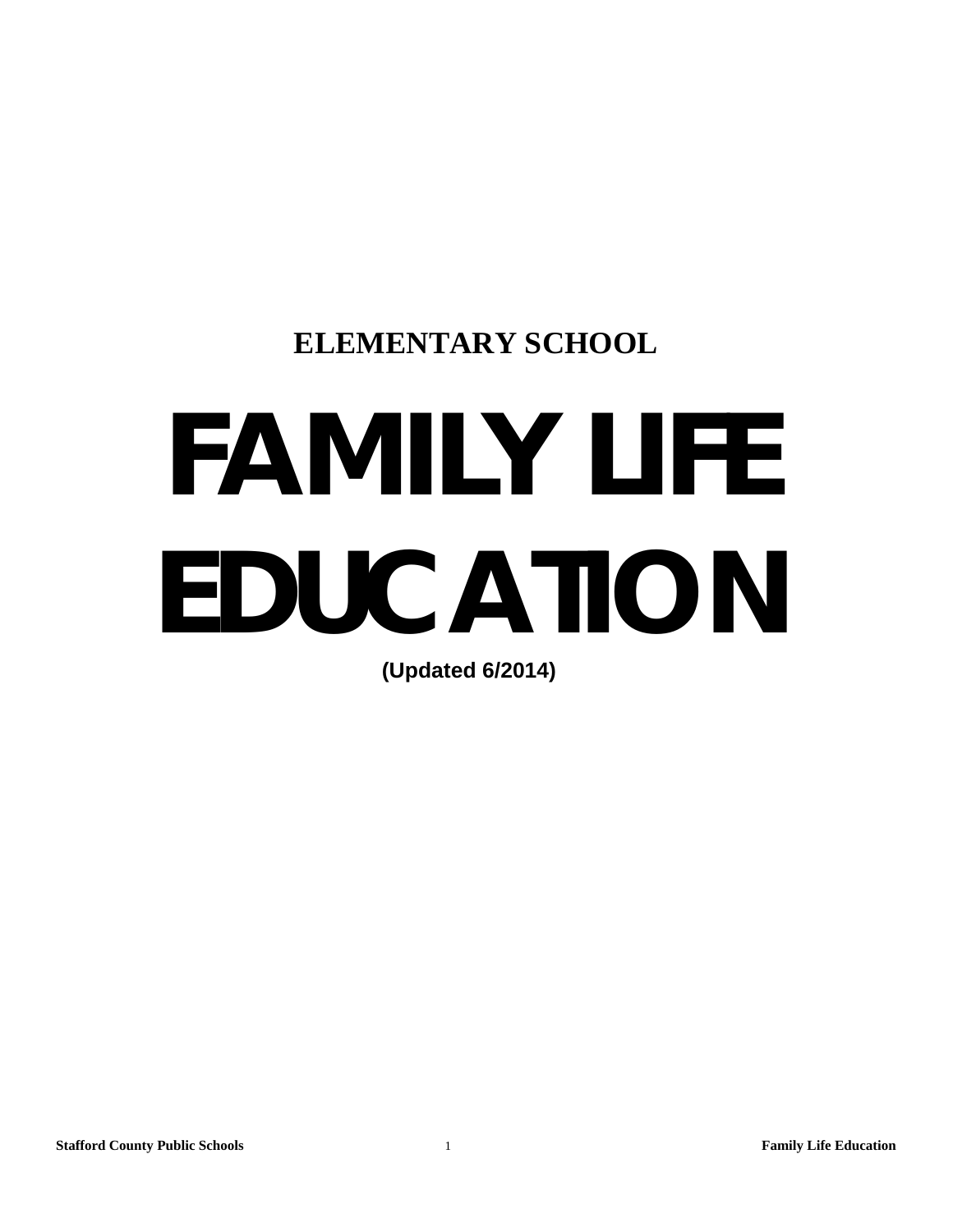| Family Living &<br>Relationships                                                                                   | ${\bf Reproduction\,\,} \&\\ {\bf Contraception}$<br>Human                                                           | Sexuality<br>Human | Abstinence<br>Education | The Origin,<br>Prevention, &<br>Effects of STI's | ${\bf Assault}, {\boldsymbol \&} \\ {\bf Harassment}$<br>Abuse, | <b>FAMILY LIFE EDUCATION</b><br><b>GRADE K</b><br><b>LESSON1</b> |  |
|--------------------------------------------------------------------------------------------------------------------|----------------------------------------------------------------------------------------------------------------------|--------------------|-------------------------|--------------------------------------------------|-----------------------------------------------------------------|------------------------------------------------------------------|--|
| SOL:<br>K.4 The student will recognize that everyone is a member of a family and that families come in many forms. |                                                                                                                      |                    |                         |                                                  |                                                                 |                                                                  |  |
| $\bullet$                                                                                                          | <b>ESSENTIAL KNOWLEDGE and SKILLS:</b><br>The student will identify that there are many different types of families. |                    |                         |                                                  |                                                                 |                                                                  |  |
|                                                                                                                    |                                                                                                                      |                    |                         |                                                  |                                                                 |                                                                  |  |
|                                                                                                                    | <b>INSTRUCTIONAL MATERIALS:</b>                                                                                      |                    |                         |                                                  |                                                                 |                                                                  |  |
|                                                                                                                    | Video                                                                                                                |                    |                         |                                                  |                                                                 |                                                                  |  |
|                                                                                                                    | Story books<br>Magazines                                                                                             |                    |                         |                                                  |                                                                 |                                                                  |  |
|                                                                                                                    | School counselor                                                                                                     |                    |                         |                                                  |                                                                 |                                                                  |  |
| <b>KEY TERMS:</b>                                                                                                  |                                                                                                                      |                    |                         |                                                  |                                                                 |                                                                  |  |
| $\bullet$                                                                                                          | Family                                                                                                               |                    |                         |                                                  |                                                                 |                                                                  |  |
| $\bullet$                                                                                                          | Two parent family                                                                                                    |                    |                         |                                                  |                                                                 |                                                                  |  |
| $\bullet$                                                                                                          | Single parent family                                                                                                 |                    |                         |                                                  |                                                                 |                                                                  |  |
| <b>Extended family</b><br>$\bullet$                                                                                |                                                                                                                      |                    |                         |                                                  |                                                                 |                                                                  |  |
| <b>Blended family</b>                                                                                              |                                                                                                                      |                    |                         |                                                  |                                                                 |                                                                  |  |
| Adoptive family<br>Foster family                                                                                   |                                                                                                                      |                    |                         |                                                  |                                                                 |                                                                  |  |
| Step parents                                                                                                       |                                                                                                                      |                    |                         |                                                  |                                                                 |                                                                  |  |
| Introduce family terminology (aunt, uncle, grandparent, cousin)<br>$\bullet$                                       |                                                                                                                      |                    |                         |                                                  |                                                                 |                                                                  |  |
|                                                                                                                    | <b>ASSESSMENT OPPORTUNITIES:</b>                                                                                     |                    |                         |                                                  | <b>PARENT / STUDENT ACTIVITY</b>                                |                                                                  |  |
| $\bullet$                                                                                                          | Picture of their family                                                                                              |                    |                         | $\bullet$                                        |                                                                 | Color sheet to complete together                                 |  |
|                                                                                                                    | Discussion                                                                                                           |                    |                         | $\bullet$                                        | Identify your family                                            |                                                                  |  |
|                                                                                                                    | Drawing                                                                                                              |                    |                         |                                                  |                                                                 |                                                                  |  |
|                                                                                                                    |                                                                                                                      |                    |                         |                                                  |                                                                 |                                                                  |  |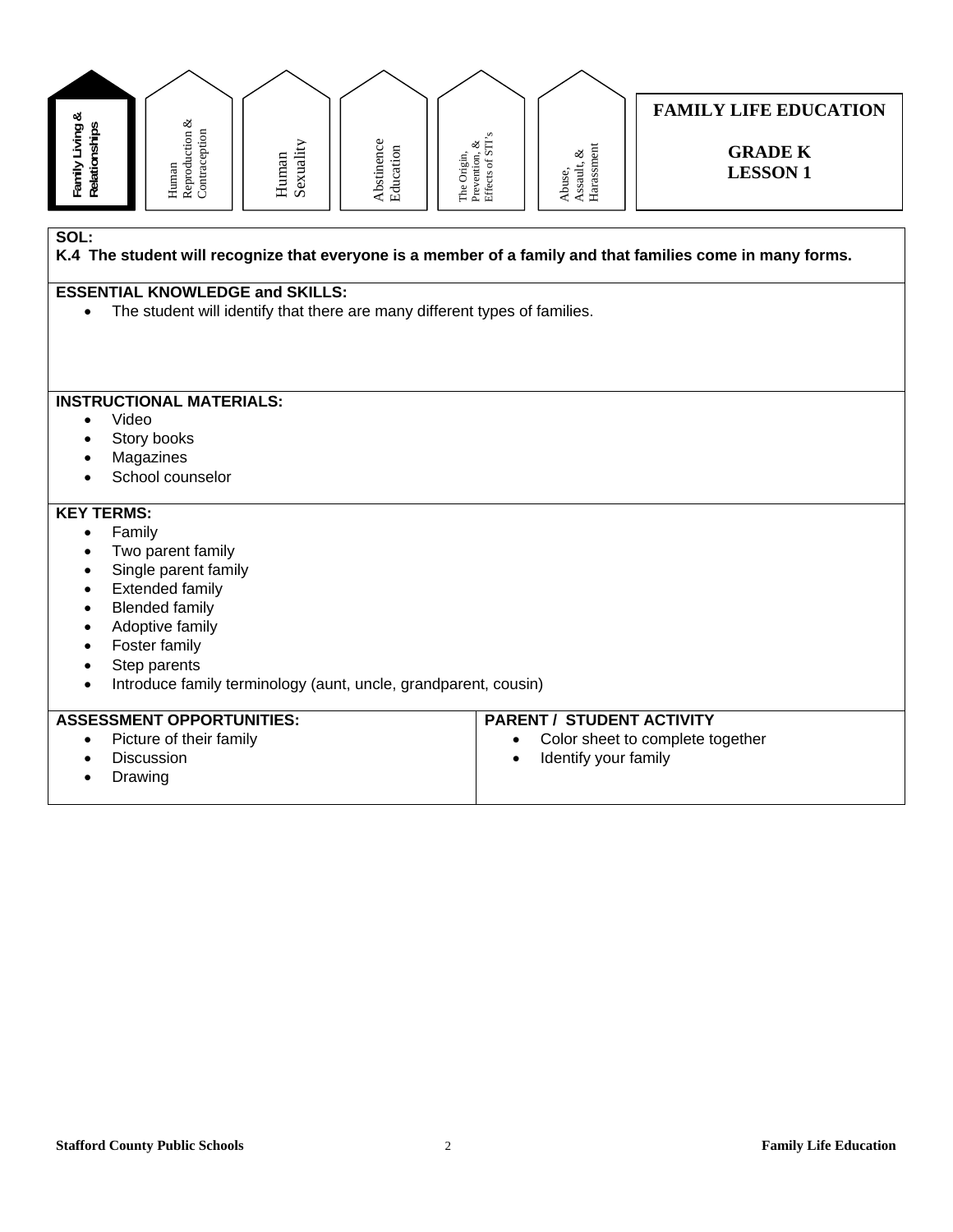

#### **K.6 The student will develop an awareness of positive ways in which family members show love, affection, respect, and appreciation for each other.**

#### **ESSENTIAL KNOWLEDGE and SKILLS:**

- The student will be able to identify positive words and actions which convey care, protection, and guidance.
- The student will understand that rules are made for safety and protection.

#### **INSTRUCTIONAL MATERIALS:**

- Videos (safe adults)
- Storybooks
- School counselor
- Puppets

#### **KEY TERMS:**

- Listening
- Hugging
- Touching
- Praising
- Encouraging
- Affection
- Respect
- Supporting
- **Helping**
- Friendship
- **Celebration**
- Appropriate expressions

#### **ASSESSMENT OPPORTUNITIES:**  Orally identify ways to show love and affection. Roll play respect/appreciation for others Describe ways to celebrate in various situations. **PARENT / STUDENT ACTIVITY**  • Show one of your family members that you appreciate them and explain how you did it.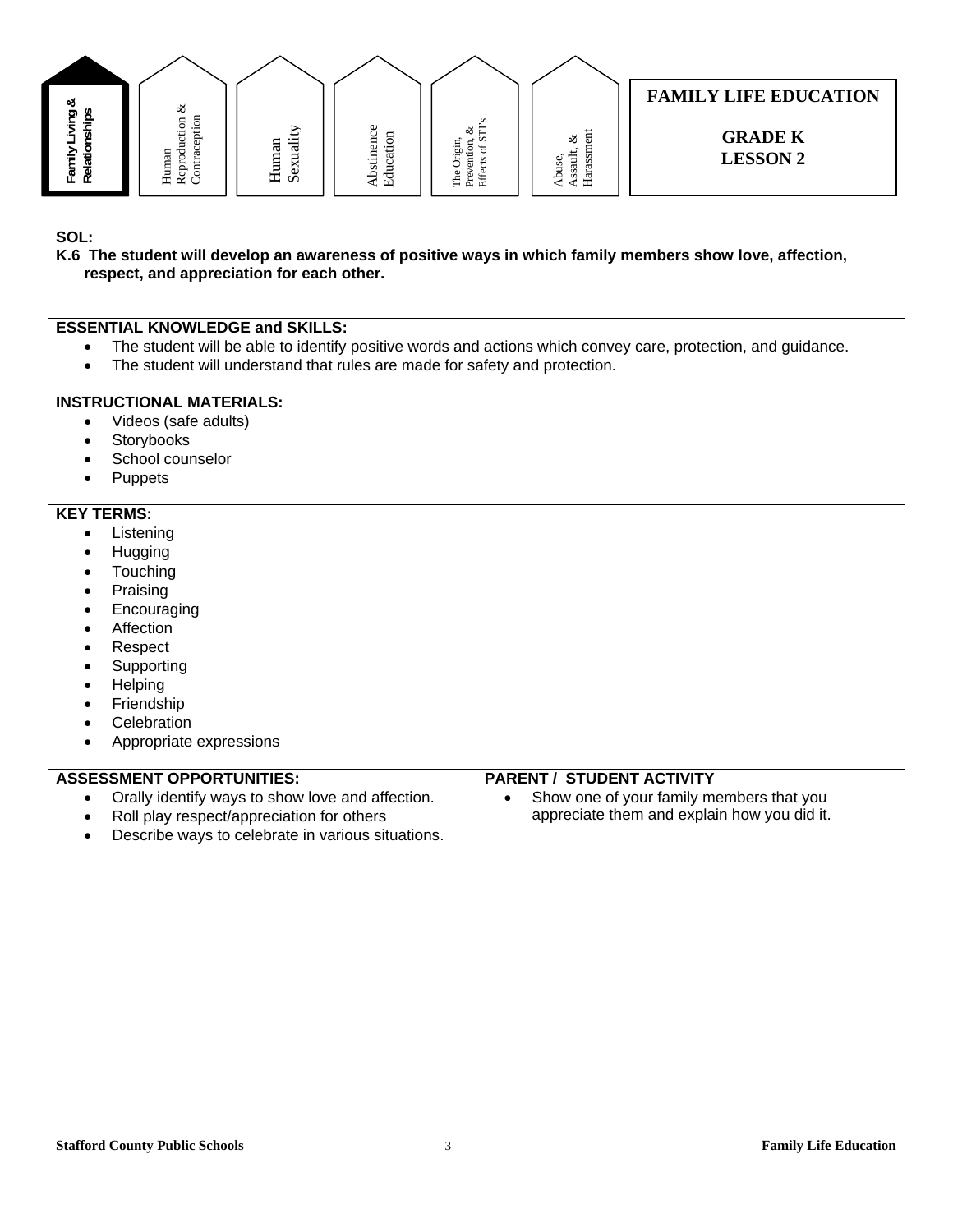

#### **K. 8 The student will recognize the elements of good and bad touches by other.**

Descriptive Statement: Elements of good touches by others are identified as follows (1) touching that can be done in front of anyone; (2) touching that is not a secret; (3) touching that makes the child feel good and not uncomfortable; (4) touching that is done to provide cleaning or medical care for the child; and (5) touching that is an expression of affection by a family member. Bad touches by others include the following: (1) touching on private parts of the body; (2) toughing to be kept secret; and (3) touching that could produce bad feelings

#### **K. 9 The student will demonstrate how to say "no" to inappropriate approaches from family members, neighbors, strangers, and others.**

Descriptive Statement: This involves learning how to say "no" in a loud voice while standing up and looking directly at the person. It is important for children to know that they should tell or report such happenings to a trusted adult such as a parent, teacher, minister, grandparent, or guardian. In addition, they should understand the need to continue telling about inappropriate approaches until someone listens and responds.

#### **ESSENTIAL KNOWLEDGE and SKILLS:**

- Students will understand the difference between good and bad touches
- Students will understand that uncomfortable touching is not a secret, and they should be able to identify good and bad secrets.
- Students will be able to identify trusted adults.
- Students will learn how to say "no"

#### **INSTRUCTIONAL MATERIALS:**

Storybook

#### **KEY TERMS:**

- Good Touch
- Bad Touch
- Uncomfortable/comfortable
- Secret

#### **ASSESSMENT OPPORTUNITIES:**

None

#### **PARENT / STUDENT ACTIVITY**

- Practice ways to say "no".
- Hugs and Kisses Play (when available)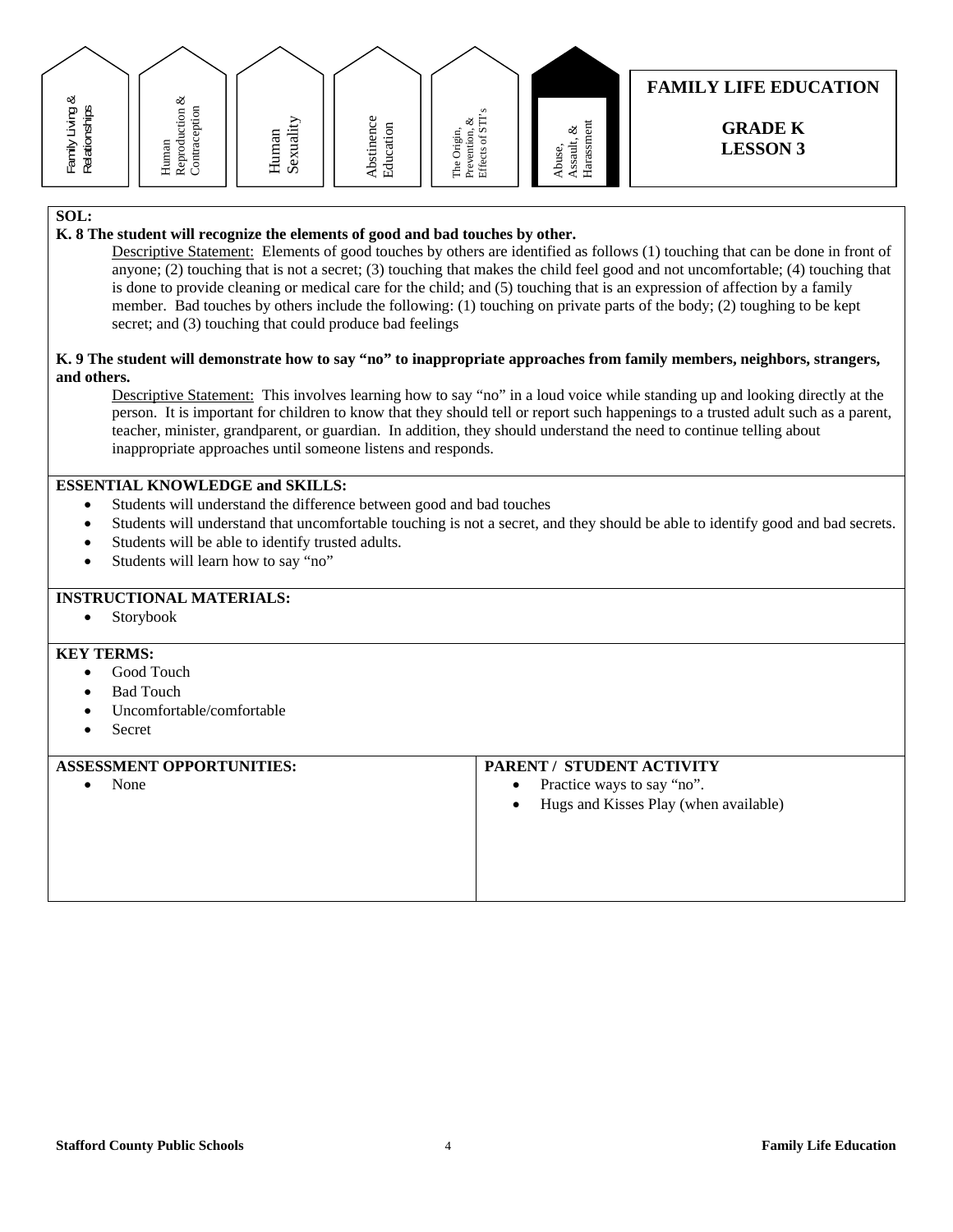

**1.4 The student will develop an understanding of the importance of a family and of different family patterns.** 

#### **ESSENTIAL KNOWLEDGE and SKILLS:**

- The student will be able to realize that all families need loving parents or other responsible adults regardless of the type of family.
- The student will be able to identify the importance of all family members regardless of family type.

#### **INSTRUCTIONAL MATERIALS:**

- Story books
- Videos
- School counselors
- Puppets
- Peer counselors
- School social worker
- **Mentors**
- Guests from various types of families
- Peer groups from various families

#### **KEY TERMS:**

- Family
- Single parent family
- Two parent family
- Extended family
- Adoptive family
- Foster family
- Blended family
- Step parents
- Previous marriage
- **Divorce**
- Widow/widower

#### **ASSESSMENT OPPORTUNITIES:**  • Identify their particular family pattern Draw their family • Diagram / create a family tree **PARENT / STUDENT ACTIVITY**  Assist students with family tree. Ask a parent what their family structure was.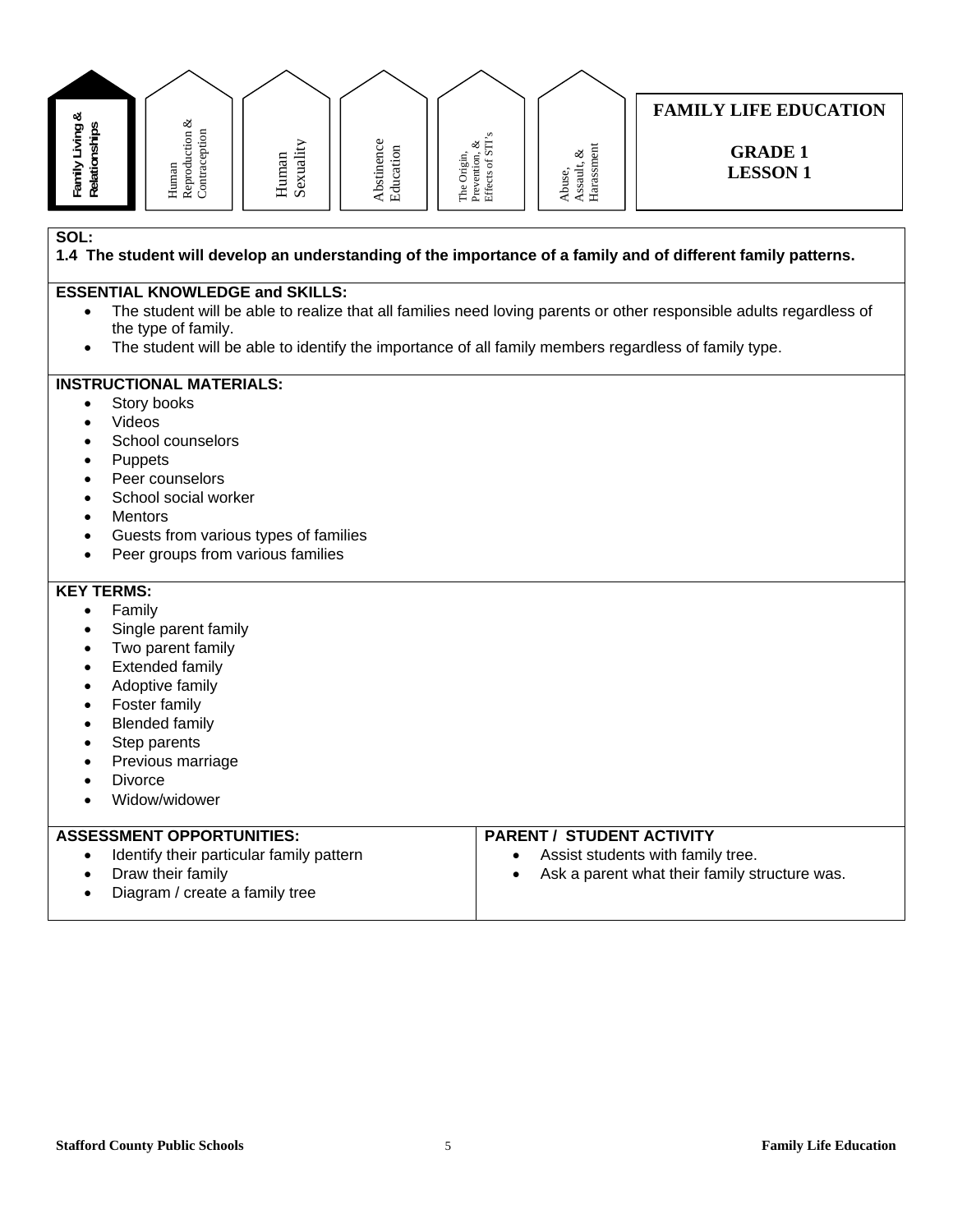| Family Living &<br>Relationships                                                                                                                                                                                                                                                                                                                                                                                                                                                                                                                                                                                                                                 | Human<br>Reproduction &<br>Contraception                                                                     | Sexuality<br>Human | Abstinence<br>Education | The Origin,<br>Prevention, &<br>Effects of STI's | $\begin{array}{c} \text{Assault, } \& \\ \text{Harasment} \end{array}$<br>Abuse, | <b>FAMILY LIFE EDUCATION</b><br><b>GRADE 1</b><br><b>LESSON 2</b>                                                                                                                                                        |  |
|------------------------------------------------------------------------------------------------------------------------------------------------------------------------------------------------------------------------------------------------------------------------------------------------------------------------------------------------------------------------------------------------------------------------------------------------------------------------------------------------------------------------------------------------------------------------------------------------------------------------------------------------------------------|--------------------------------------------------------------------------------------------------------------|--------------------|-------------------------|--------------------------------------------------|----------------------------------------------------------------------------------|--------------------------------------------------------------------------------------------------------------------------------------------------------------------------------------------------------------------------|--|
| SOL:<br>1.5 The student will identify family members and their responsibilities in contributing to the successful<br>functioning of the family.                                                                                                                                                                                                                                                                                                                                                                                                                                                                                                                  |                                                                                                              |                    |                         |                                                  |                                                                                  |                                                                                                                                                                                                                          |  |
| <b>ESSENTIAL KNOWLEDGE and SKILLS:</b><br>The student will identify the roles that each member plays in order to contribute to the success of a functional<br>$\bullet$<br>family.<br>The student will acknowledge that each member has a specific role (ex. Providing food, shelter, laundry,<br>$\bullet$<br>financial, repairs, purchasing clothing, recreational activities)<br>The student will acknowledge that families may need to meet the needs of elderly or handicapped members.<br><b>INSTRUCTIONAL MATERIALS:</b><br>Video<br>$\bullet$<br>Storybooks<br>$\bullet$<br>Puppets<br>$\bullet$<br>Guest families (non traditional)<br>School counselor |                                                                                                              |                    |                         |                                                  |                                                                                  |                                                                                                                                                                                                                          |  |
| <b>KEY TERMS:</b><br>Family<br>$\bullet$<br>Provider<br>Functional family (family works together to meet everyone's needs)<br>$\bullet$<br><b>Necessities</b><br>$\bullet$<br>Handicapped<br>Elderly<br><b>ASSESSMENT OPPORTUNITIES:</b><br><b>PARENT / STUDENT ACTIVITY</b>                                                                                                                                                                                                                                                                                                                                                                                     |                                                                                                              |                    |                         |                                                  |                                                                                  |                                                                                                                                                                                                                          |  |
| $\bullet$<br>$\bullet$<br>$\bullet$                                                                                                                                                                                                                                                                                                                                                                                                                                                                                                                                                                                                                              | List the responsibilities of each family member<br>Describe your role in your family<br>Plan a family outing |                    |                         | $\bullet$<br>$\bullet$<br>$\bullet$              | parents.                                                                         | Discuss their list with their parents<br>Have students switch roles at home for one hour.<br>Have student attempt to take on one or more<br>parent responsibility roles.<br>Have student plan a family outing with their |  |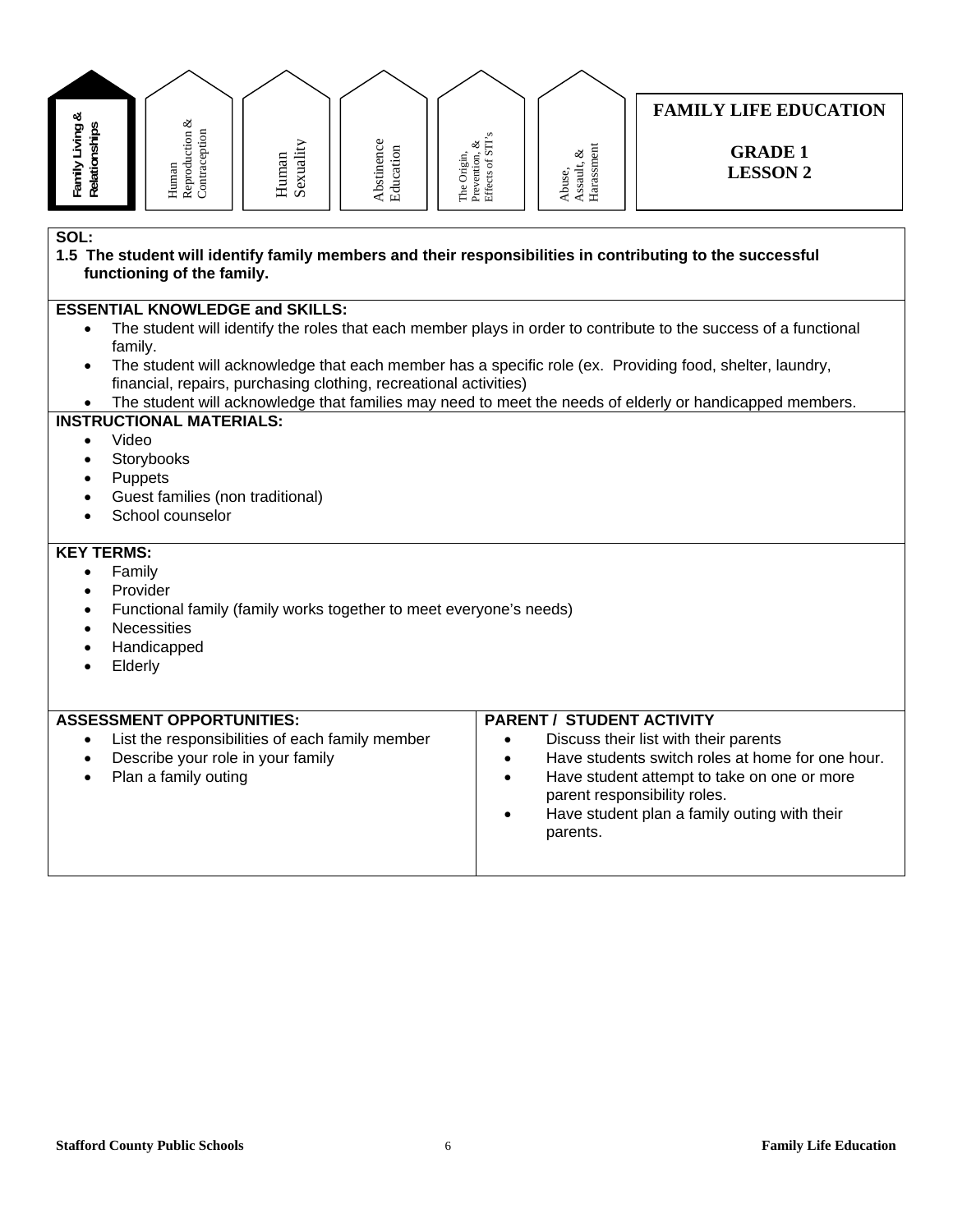#### **FAMILY LIFE EDUCATION**  Family Living &<br>Relationships Reproduction  $\&$  Contraception **Family Living &**  Reproduction & **Relationships Contraception** The Origin,<br>Prevention, &<br>Effects of STI's Effects of STI's Abstinence<br>Education Abstinence Prevention, & Abuse,<br>Assault, &<br>Harassment Human<br>Sexuality Education **GRADE 1**  HarassmentAssault, & The Origin, Human **LESSON 3**

#### **SOL:**

1.11 **The student will realize that physical affection can be an expression of friendship, of celebration, or of a loving family**.

*Similar to objective K.6* 

#### **ESSENTIAL KNOWLEDGE and SKILLS:**

- The student will be able to identify positive words and actions which convey care, protection, and guidance.
- The student will understand that rules are made for safety and protection.

#### **INSTRUCTIONAL MATERIALS:**

- Videos (safe adults)
- **Storybooks**
- School counselor
- Puppets

#### **KEY TERMS:**

- Listening
- **Hugging**
- Touching
- Praising
- **Encouraging**
- Affection
- Respect
- Supporting
- Helping
- Friendship
- **Celebration**
- Appropriate expressions

#### **ASSESSMENT OPPORTUNITIES:**

- Orally identify ways to show love and affection.
- Roll play respect/appreciation for others
- Describe ways to celebrate in various situations.
- Write a story about a favorite celebration.

## **PARENT / STUDENT ACTIVITY**

 Show one of your family members that you appreciate them and explain how you did it.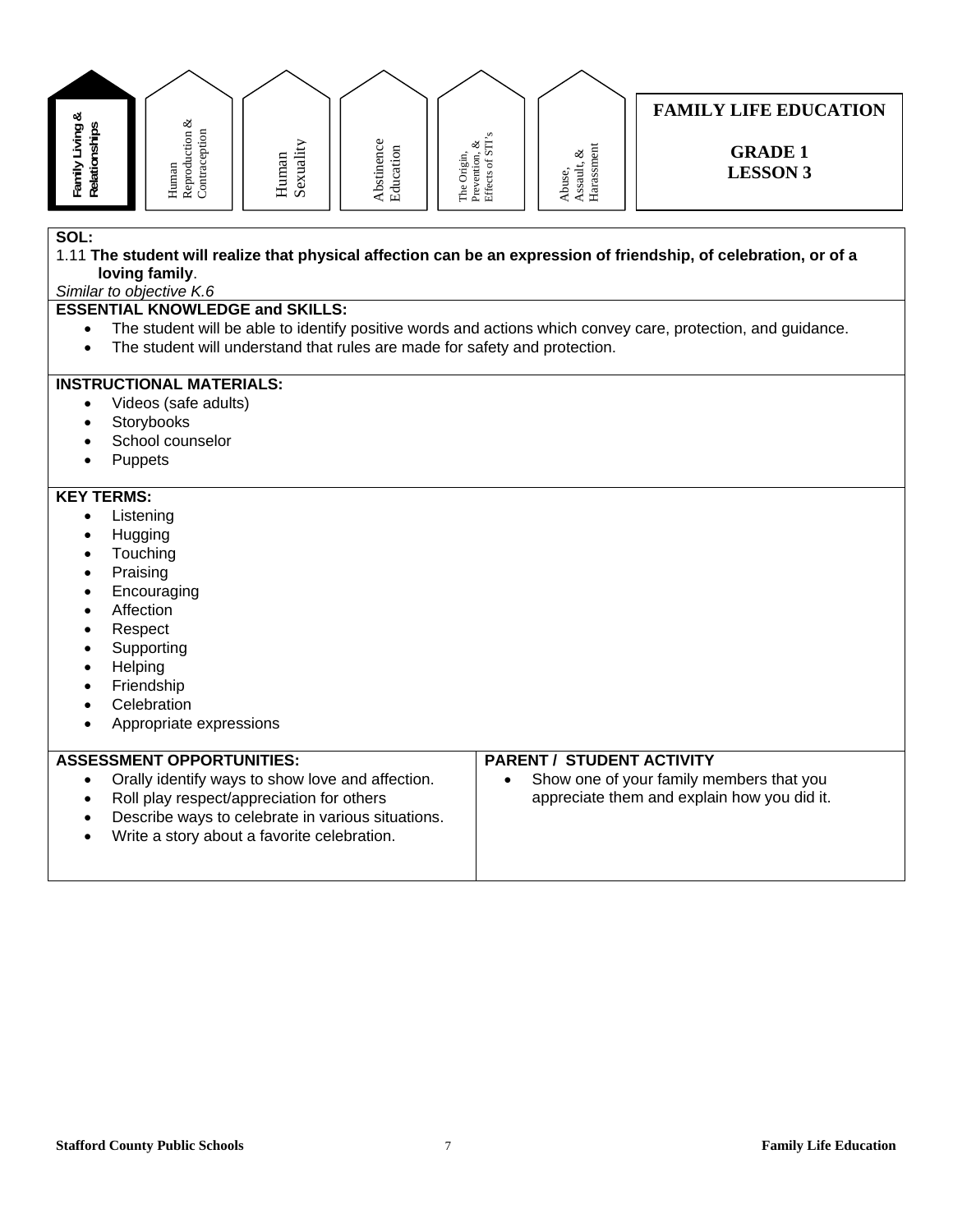| ∞                                  | ళ                                                   |                      |                                                       |                                                             |                                                                            | <b>FAMILY LIFE EDUCATION</b>      |
|------------------------------------|-----------------------------------------------------|----------------------|-------------------------------------------------------|-------------------------------------------------------------|----------------------------------------------------------------------------|-----------------------------------|
| ర్లా<br>≔<br>⊽<br>amily<br>Relatic | Ξ<br>$_{\rm dust}$<br>ğ<br>a<br>Hun<br>Rept<br>Cont | uali<br>Human<br>Sex | Φ<br>g<br>g<br>'a∃<br>stin<br>ن<br>큥<br><u>م</u><br>凹 | S<br>È<br>ళ<br>S<br>)rigin,<br>ention<br>ಕ<br>He ex<br>Effe | $\overline{5}$<br>ళ<br>ssault<br>use<br>್.<br>ਥ<br>$\mathbf{\mathbf{\pi}}$ | <b>GRADE 1</b><br><b>LESSON 4</b> |

#### **1.12 The student will demonstrate strategies for responses to inappropriate approaches from family members, neighbors, strangers, and others.**

Descriptive Statement: Elements of good and bad touching are reviewed, and methods of avoiding negative encounters are presented. Children learn how to tell a trusted adult, such as a parent, teacher, minister, grandparent, or guardian, about such incidents when they occur.

#### **ESSENTIAL KNOWLEDGE and SKILLS:**

- Students will demonstrate strategies for avoiding inappropriate touching of their private parts.
- Students will identify the difference between good and bad touching.
- Students will learn to identify a trusted adult.
- Students will understand that abuse is never their fault.

#### **INSTRUCTIONAL MATERIALS:**

**Your Body Belongs to You** by Cornelia Spelman, Albert Whitman and Company 1997

#### **KEY TERMS:**

- Good/bad touch
- Private parts

#### **ASSESSMENT OPPORTUNITIES:**

Class participation.

#### **PARENT / STUDENT ACTIVITY**

 Work with your parent to identify trusted people in your life.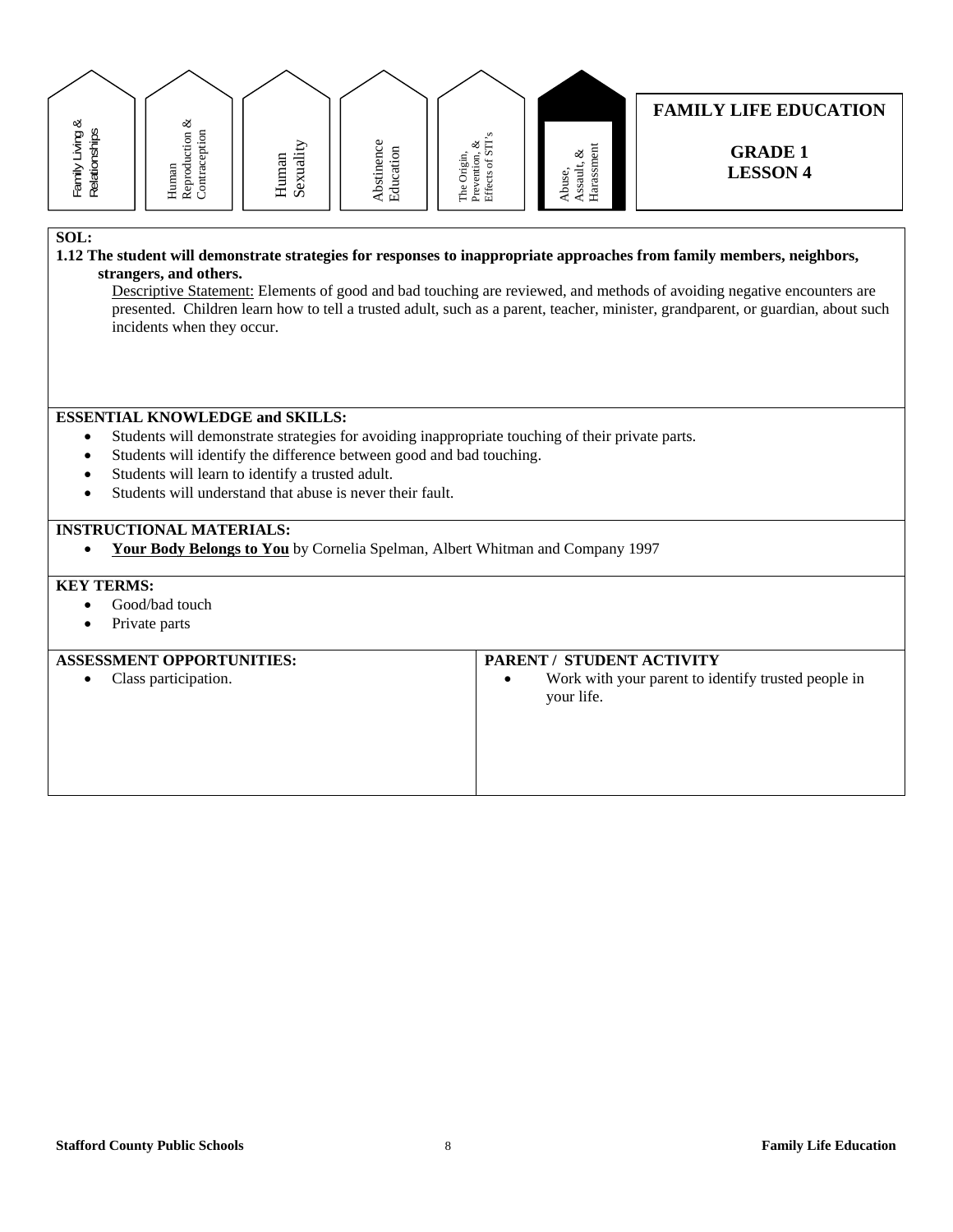| Family Living &<br>Relationships                                                                                | ${\bf Reproduction\,\,} \&\\ {\bf Contraction}$<br>Human    | Sexuality<br>Human | Abstinence<br>Education | The Origin,<br>Prevention, &<br>Effects of STI's | Harassment<br>Assault, &<br>Abuse, | <b>FAMILY LIFE EDUCATION</b><br><b>GRADE 2</b><br><b>LESSON1</b>                                                   |  |
|-----------------------------------------------------------------------------------------------------------------|-------------------------------------------------------------|--------------------|-------------------------|--------------------------------------------------|------------------------------------|--------------------------------------------------------------------------------------------------------------------|--|
| SOL:<br>2.2 The student will realize that adults other than parents also provide care and support for children. |                                                             |                    |                         |                                                  |                                    |                                                                                                                    |  |
|                                                                                                                 | <b>ESSENTIAL KNOWLEDGE and SKILLS:</b>                      |                    |                         |                                                  |                                    |                                                                                                                    |  |
|                                                                                                                 |                                                             |                    |                         |                                                  |                                    | The student will be able to identify adults, other than parents, who provide care and support to children in their |  |
|                                                                                                                 | community.                                                  |                    |                         |                                                  |                                    |                                                                                                                    |  |
|                                                                                                                 | <b>INSTRUCTIONAL MATERIALS:</b>                             |                    |                         |                                                  |                                    |                                                                                                                    |  |
| $\bullet$                                                                                                       | Storybooks                                                  |                    |                         |                                                  |                                    |                                                                                                                    |  |
| Videos                                                                                                          |                                                             |                    |                         |                                                  |                                    |                                                                                                                    |  |
|                                                                                                                 | Guest from the community (firemen, policemen, rescue squad) |                    |                         |                                                  |                                    |                                                                                                                    |  |
| <b>KEY TERMS:</b>                                                                                               |                                                             |                    |                         |                                                  |                                    |                                                                                                                    |  |
|                                                                                                                 | Foster parents                                              |                    |                         |                                                  |                                    |                                                                                                                    |  |
| $\bullet$                                                                                                       | Child care providers                                        |                    |                         |                                                  |                                    |                                                                                                                    |  |
| <b>Extended family members</b><br>$\bullet$                                                                     |                                                             |                    |                         |                                                  |                                    |                                                                                                                    |  |
| Neighbors<br>$\bullet$<br>Family friends<br>٠                                                                   |                                                             |                    |                         |                                                  |                                    |                                                                                                                    |  |
| Personnel of community support agencies,<br>$\bullet$                                                           |                                                             |                    |                         |                                                  |                                    |                                                                                                                    |  |
|                                                                                                                 | Civic organizations                                         |                    |                         |                                                  |                                    |                                                                                                                    |  |
|                                                                                                                 | Religious organizations                                     |                    |                         |                                                  |                                    |                                                                                                                    |  |
|                                                                                                                 |                                                             |                    |                         |                                                  |                                    |                                                                                                                    |  |

|  | List people that provide care to you, other than<br>parents.<br>Question / answer session<br>$\bullet$<br><b>Discussion</b> | Identify together other adults that provide care to<br>you or your family.<br>Create a family phone/address book of care<br>providers important to your family. |
|--|-----------------------------------------------------------------------------------------------------------------------------|-----------------------------------------------------------------------------------------------------------------------------------------------------------------|
|--|-----------------------------------------------------------------------------------------------------------------------------|-----------------------------------------------------------------------------------------------------------------------------------------------------------------|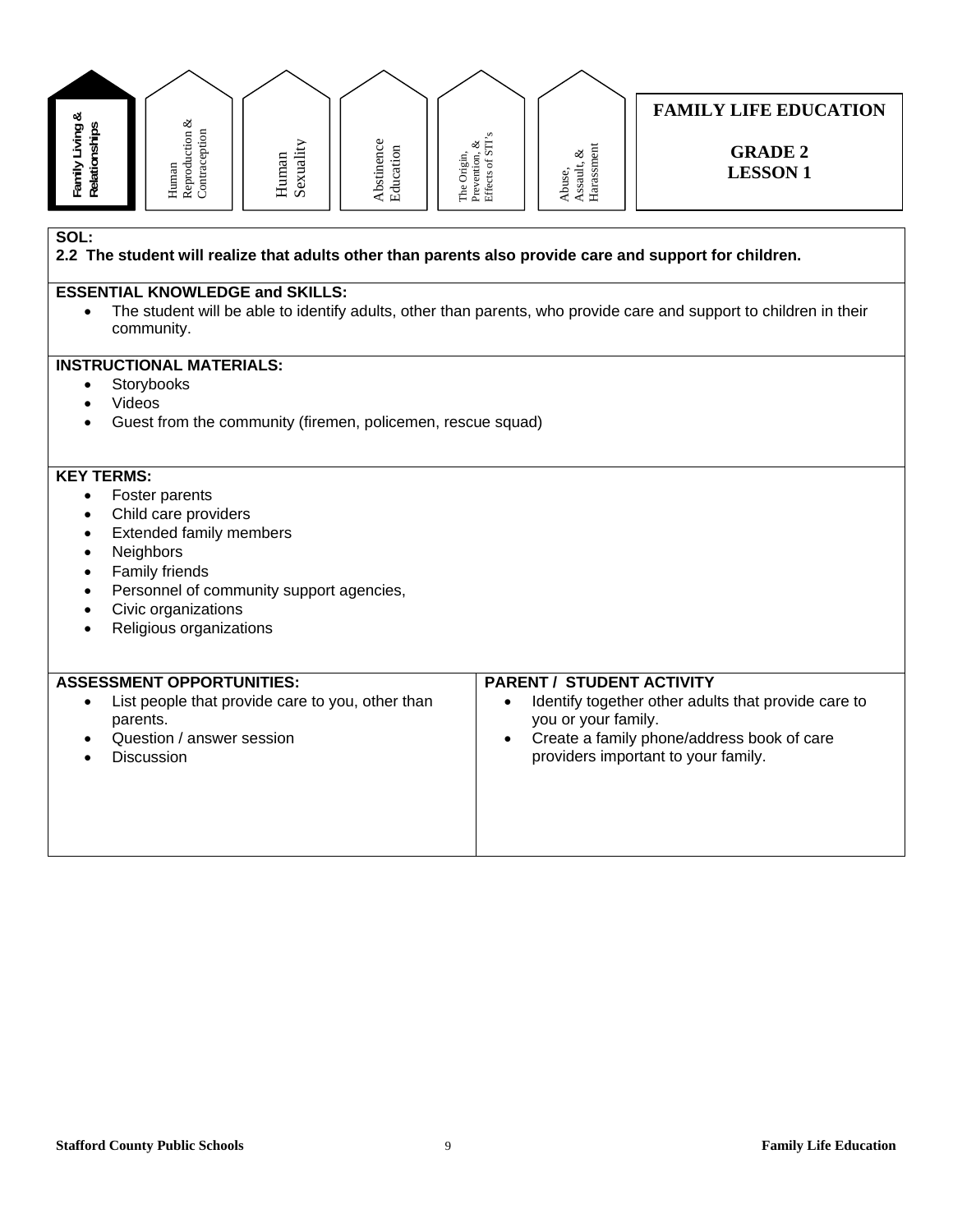#### **FAMILY LIFE EDUCATION**  Family Living &<br>Relationships Reproduction  $\&$  Contraception **Family Living &**  Reproduction & **Relationships Contraception** The Origin,<br>Prevention, &<br>Effects of STI's Effects of STI's Abstinence<br>Education Abstinence Abuse,<br>Assault, &<br>Harassment Prevention, & Human<br>Sexuality Education **GRADE 2**  HarassmentAssault, & The Origin, Human **LESSON 2**

**SOL:** 

#### **2.6 The student will realize that physical affection can be an expression of friendship, of celebration, or of a loving family.**

*Similar to objective K.6 and 1.11* 

#### **ESSENTIAL KNOWLEDGE and SKILLS:**

- The student will be able to identify positive words and actions which convey care, protection, and guidance.
- The student will understand that rules are made for safety and protection.

#### **INSTRUCTIONAL MATERIALS:**

- Videos (safe adults)
- Storybooks
- School counselor
- Puppets

- Listening
- **Hugging**
- **Touching**
- Praising
- Encouraging
- Affection
- Respect
- Supporting
- Helping
- Friendship
- Celebration
- Appropriate expressions

| <b>ASSESSMENT OPPORTUNITIES:</b>                  | <b>PARENT / STUDENT ACTIVITY</b>                  |
|---------------------------------------------------|---------------------------------------------------|
| Discuss appropriate contact within and outside of | Discuss appropriate ways to show affection within |
| the family.                                       | their family.                                     |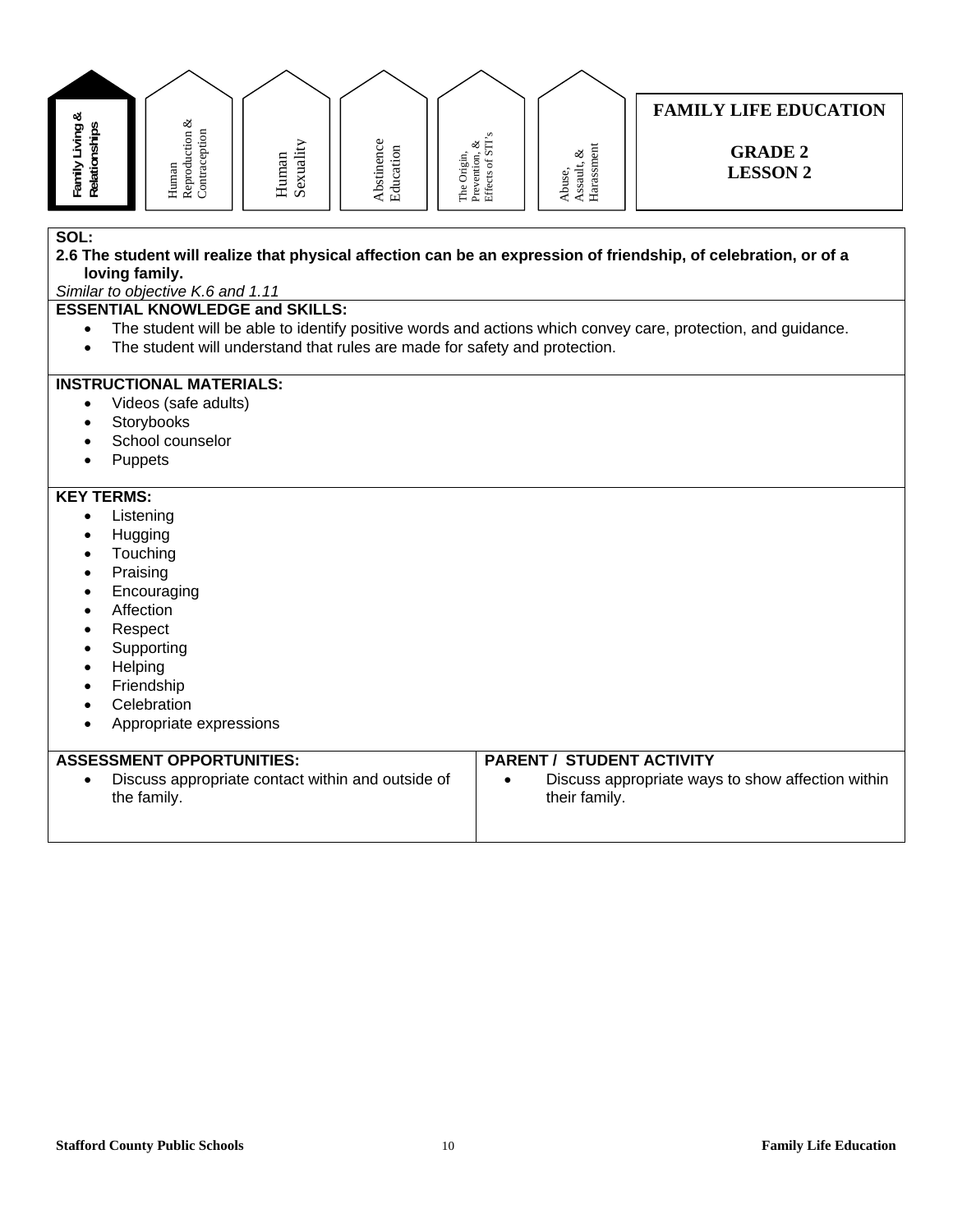

**2.7 The student will advance in readiness to say "no" and to tell a trusted adult, such as a parent, teacher minister, grandparent, or guardian, in private about inappropriate approaches from family members, neighbors, strangers, and others.**

Descriptive Statement: This is a review of the elements of good and bad touching, including how to handle inappropriate approaches.

#### **ESSENTIAL KNOWLEDGE and SKILLS:**

- Students will demonstrate strategies for avoiding inappropriate touching of their private parts.
- Students will identify the difference between appropriate and inappropriate touching.
- Students will learn to identify a trusted adult.
- Students will understand that abuse is never their fault.
- Students will identify strangers.

#### **INSTRUCTIONAL MATERIALS:**

**Storybook** 

- Appropriate/Inappropriate touching
- Private parts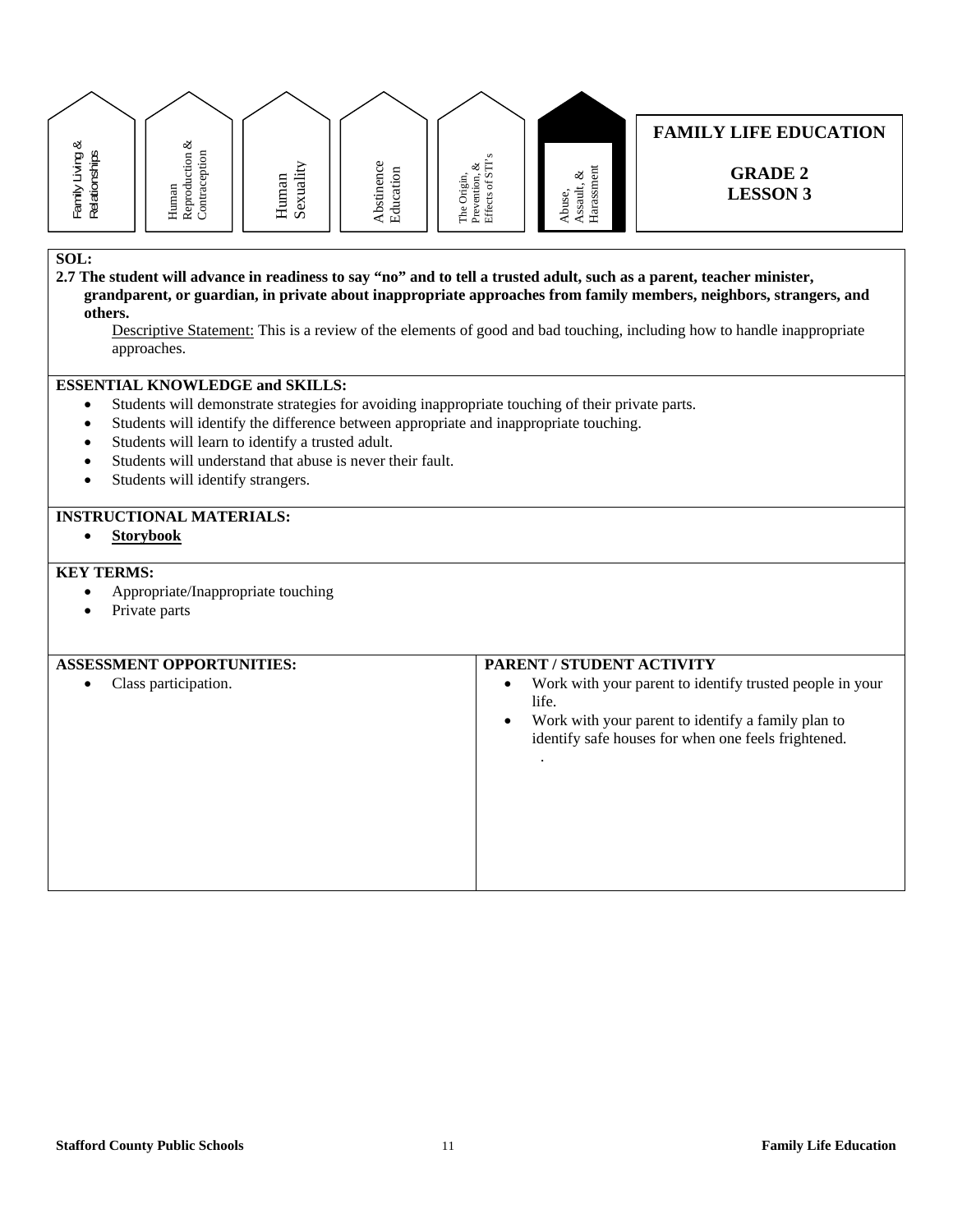| త                                    | ళ                          |                            |                                                                |                                                                              |                                                  | <b>FAMILY LIFE EDUCATION</b>      |
|--------------------------------------|----------------------------|----------------------------|----------------------------------------------------------------|------------------------------------------------------------------------------|--------------------------------------------------|-----------------------------------|
| g<br>రా<br>ishi<br>Fanns<br>Relation | Human<br>Reprod<br>Contrac | .<br>an<br>ನ<br>Hum<br>Sex | c<br>enci<br>됴<br>◡<br>਼ੜ<br>٣<br>.<br>Sti<br>Ü<br>킁<br>ء<br>凹 | S<br>Ë<br>ళ<br>v.<br>ention<br>$\ddot{}$<br>٩Ω.<br>i<br>∽<br>모<br>도 포<br>도 또 | ᄃ<br>చ⊀<br>冒<br>g<br>ದ<br>ದ<br>SS<br>ਥ<br>ء<br>보 | <b>GRADE 3</b><br><b>LESSON 1</b> |

**3.3 The student will become aware of the changes occurring in family life that affect daily living and produce strong feelings give examples of healthy coping strategies for dealing with the feelings produced by changes in the family.** 

#### **ESSENTIAL KNOWLEDGE and SKILLS:**

- **The student will understand that changes occur within the family including the addition or the birth of a sibling, the birth of a handicap child, death, illness, separation, divorce, remarriage, and children leaving home.**
- **The student will understand that there are healthy coping strategies including physical activity, talking about feeling, and creative expressions.**
- **The student will understand that feelings should be expressed openly and in appropriate ways.**

#### **INSTRUCTIONAL MATERIALS:**

- **Video**
- **School Counselor**
- **Special education teacher**

#### **KEY TERMS:**

- **Family including all the types of families**
- **Sibling**
- **Handicap**
- **Divorce**
- **Separation**
- **Examples of physical activity**
- **Creative expressions through art, music, drama, dance, role playing activities**

## **ASSESSMENT OPPORTUNITIES: List handicaps and ways to accommodate those with handicaps. Identify ways to express emotions in appropriate way. List examples of appropriate ways to deal with feelings associated with change PARENT / STUDENT ACTIVITY Discuss a time of change in the parent's life when they were growing up, how it made them feel, and how they were able to cope.**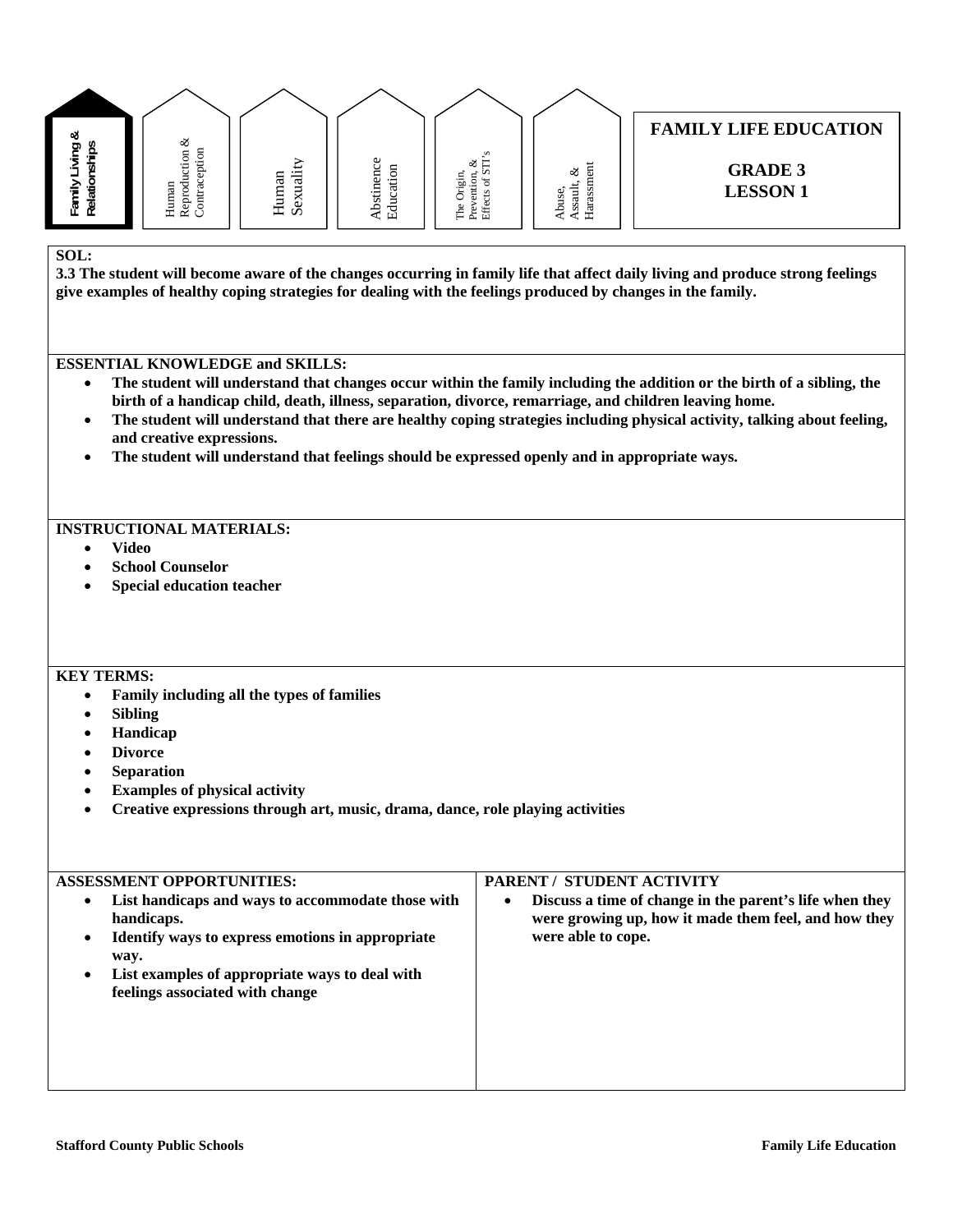|                                       | ళ                                                  |                  |                             |                                                                        |                                            | <b>FAMILY LIFE EDUCATION</b>      |
|---------------------------------------|----------------------------------------------------|------------------|-----------------------------|------------------------------------------------------------------------|--------------------------------------------|-----------------------------------|
| ∞<br>Family Living &<br>Relationships | ē<br>⋴<br>Č<br>ępti<br>Human<br>Reprodu<br>Contrac | Sexuali<br>Human | Abstinence<br>ducation<br>凹 | s.<br>Ħ<br>ళ<br>: N<br>Drigin,<br>ention,<br>್<br>Phe<br>Phift<br>Effe | ent<br>ళ<br>ssm<br>ssault,<br>buse.<br>ara | <b>GRADE 3</b><br><b>LESSON 2</b> |
|                                       |                                                    |                  |                             |                                                                        |                                            |                                   |

#### **3.10 The student will practice safety rules in the home.**

 **Descriptive Statement:** This involves following up on the safety objectives for the third-grade health curriculum and focuses on telephone and door-answering safety when no adult is present. Parents are encouraged to discuss and develop safety precautions at home.

#### **3.11 The student will demonstrate to others how to respond appropriately to good touches and how to handle inappropriate approaches from relatives, neighbors, strangers, and others.**

**Descriptive Statement**: This is a continuing review of the elements of good touches including responding appropriately both to good and to bad touches. When a good touch is welcomed by the child, he or she can respond by smiling, by returning a similar gesture, or by saying "thank you." Children also need continuing encouragement to tell a trusted adult in private about any inappropriate approaches include saying "no," getting away from the people quickly, or telling the person that he or she does not like the touch.

#### **ESSENTIAL KNOWLEDGE and SKILLS:**

- The student will understand and be able to apply the proper safety objectives when answering the telephone or door when no adult is present.
- Students and parents will develop safety precautions for use at home.
- Students will learn how to respond to good and/or bad touches.
- Students will learn to identify a trusted adult.
- Students will develop the ability to say "no."

#### **INSTRUCTIONAL MATERIALS:**

- Role playing skits for saying "no," answering the door and telephone, as well as avoiding bad situations.
- Storybooks
- Video
- Hugs and Kisses when available

#### **KEY TERMS:**

- Appropriate/Inappropriate touching
- Assertive
- Safety
- Stranger

## **ASSESSMENT OPPORTUNITIES:**  Pick from a lineup of strangers (there are none): discussion point **PARENT / STUDENT ACTIVITY**  Parent/student safety plan (safe houses and trusted adults)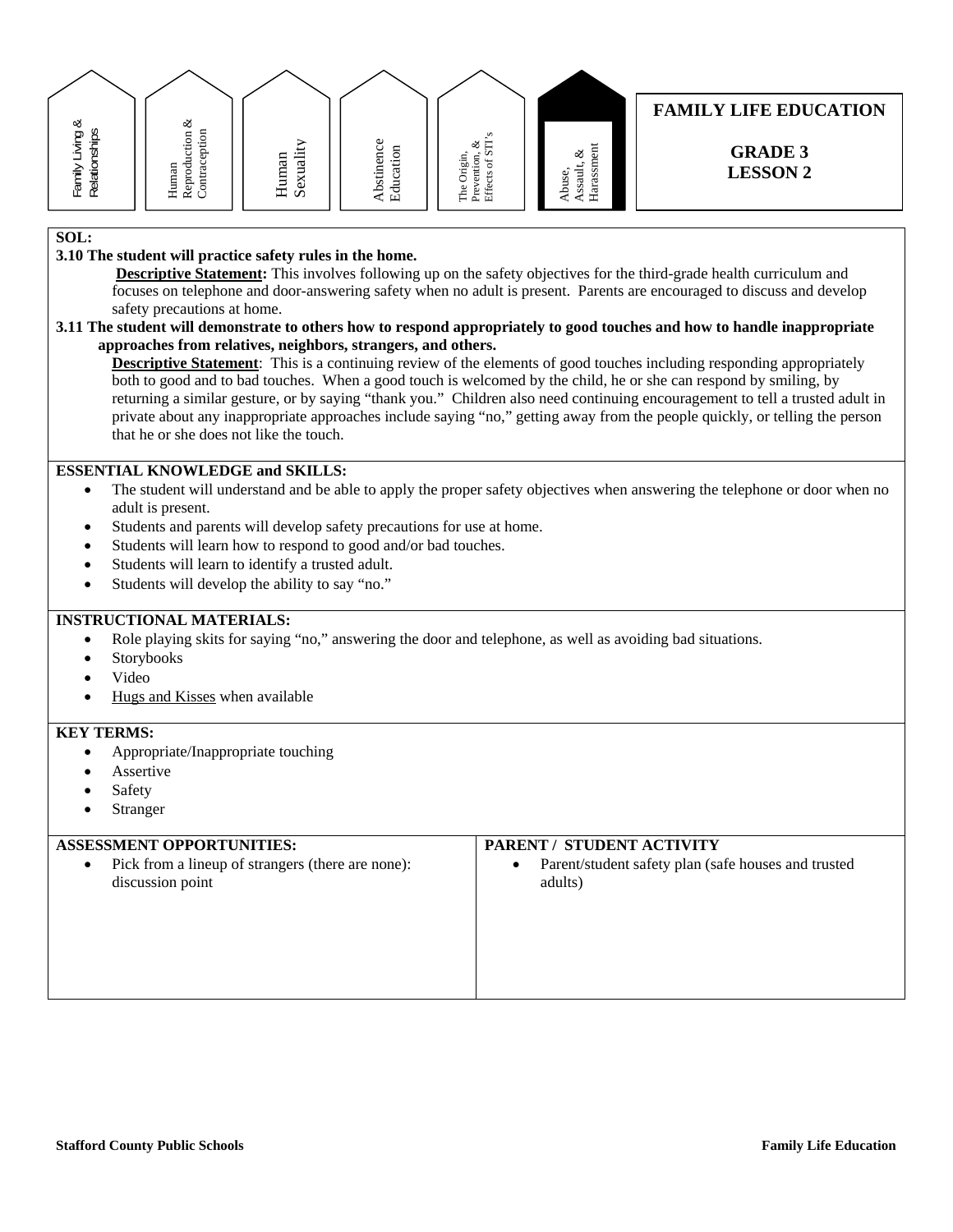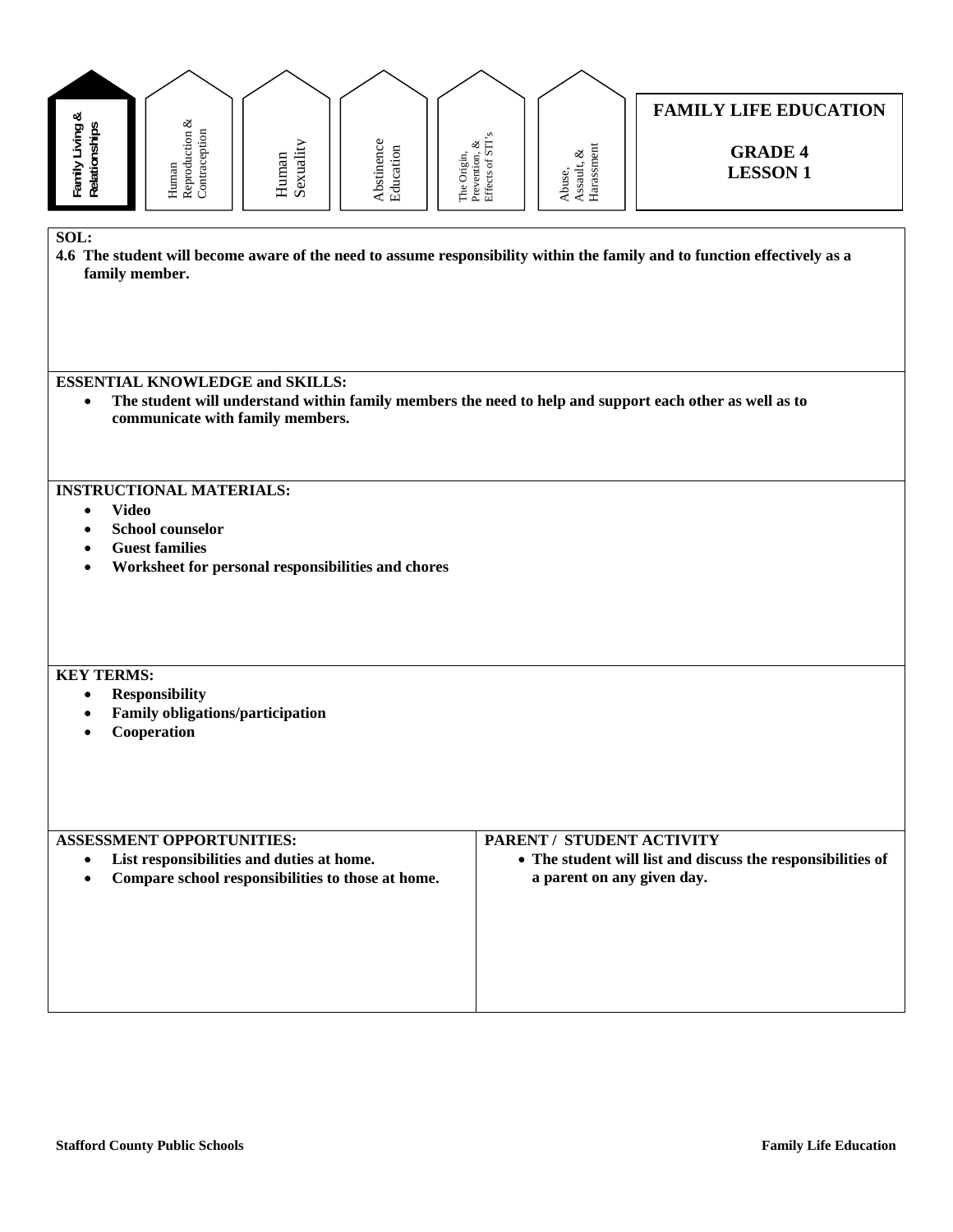

- **4.1 The student will be able to identify the human reproductive organs.**
- Descriptive Statement: Emphasis is placed on the female reproductive organs: uterus, ovaries, vagina, and fallopian tubes. **4.3 The student will develop an awareness of human fertilization and prenatal development.** 
	- Descriptive Statement: Instruction includes the uniting of the sperm and the egg and the development of the fetus inside the uterus.

#### **ESSENTIAL KNOWLEDGE and SKILLS:**

- Girls only will understand the purpose and function of the female reproductive organs.
- Girls will understand the development of the fetus inside the uterus as a result of the uniting of the sperm and egg.

#### **INSTRUCTIONAL MATERIALS:**

- Videotape player
- Videotape: For girls
- Chalkboard and chalk (or whiteboard and markers/chart paper and markers)
- Computer and LCD projector or overhead projector
- 3X5 index cards or paper (enough for each student)
- Pencil for each student
- Power Point slides or transparencies:
	- o "Vocabulary: Reproduction"
		- o "Female Genitals"
	- o "Internal Female Reproductive Organs" (front and side view)
- Extra copies of *Parent/Guardian Homework Letter* from Lesson 1

#### **KEY TERMS:**

- Sperm
- Penis
- Testicle
- Scrotum
- Egg
- Fetus
- Uterus
- Urethra
- Ovaries
- Fallopian tubes

#### **ASSESSMENT OPPORTUNITIES:**

- Student questions (written and verbal) and "something I learned" from cards
- Reproductive Organs worksheet

#### **PARENT / STUDENT ACTIVITY**

• None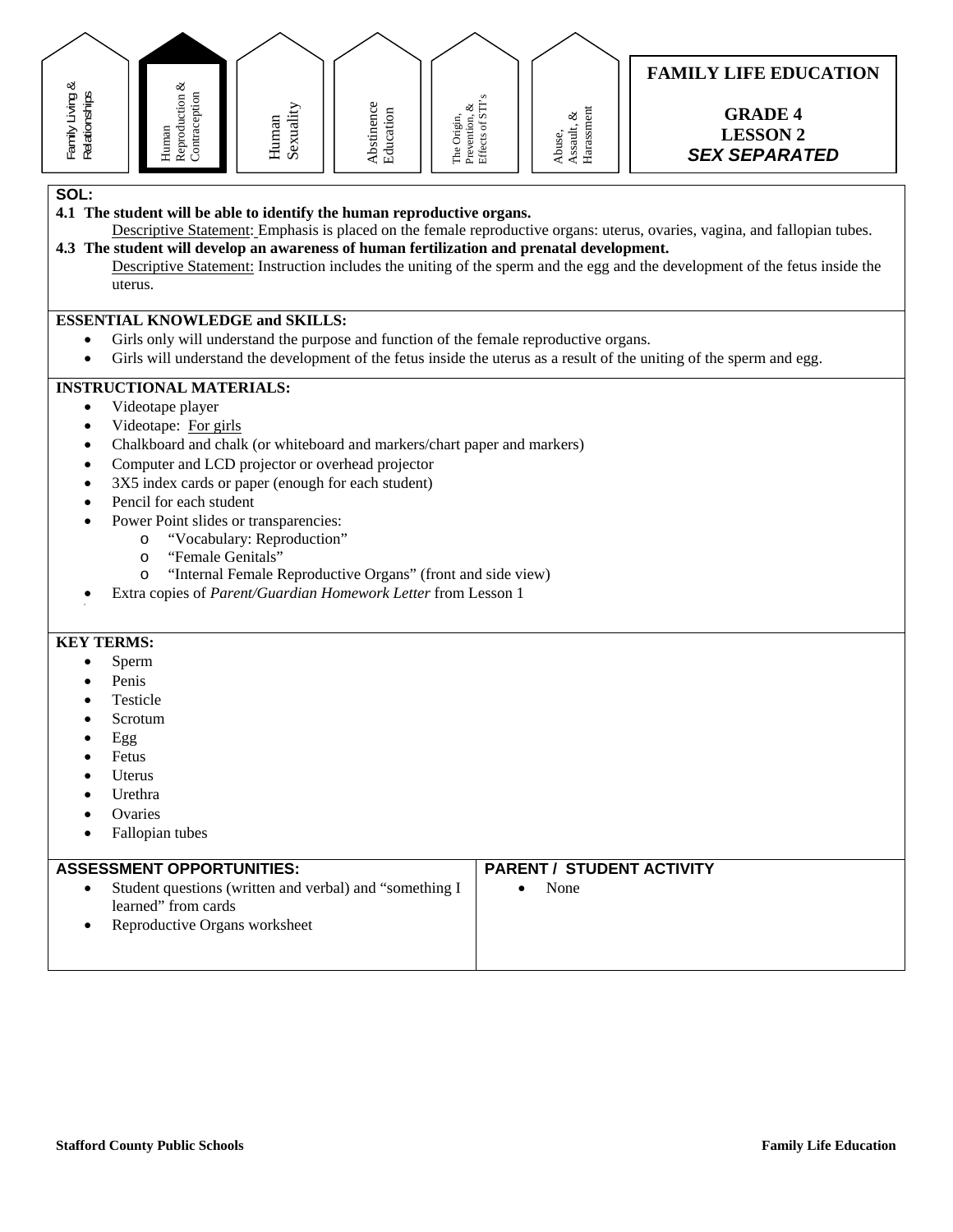| ∞                                                        | ళ                                                       |               |                          |                         |                                 | <b>FAMILY LIFE EDUCATION</b>      |
|----------------------------------------------------------|---------------------------------------------------------|---------------|--------------------------|-------------------------|---------------------------------|-----------------------------------|
| ర్లా<br>$\ddot{\circ}$<br>$=$<br>÷<br>$\mathcal{L}$<br>⋍ | ā<br>$\overline{5}$<br>. —<br>epti<br>۰Ξ<br>Ō<br>ᇦ<br>ē | ä<br>an       | $\circ$<br>bstinenc<br>S | E<br>ಳ<br>ion<br>ቴ<br>÷ | $5\overline{6}$<br>ళ            | <b>GRADE 4</b><br><b>LESSON 3</b> |
| Family<br>Relatio                                        | Human<br>$2$ ont<br>Rep                                 | Huma<br>Sexua | ducati<br>Γτ٦            | ā<br>Prev<br>Effe<br>亡  | वि<br>buse<br>ದ<br>SS<br>ਰ<br>보 | <b>SEX SEPARATED</b>              |

#### **SOL: SEX SEPARATED**

**4.2 The student will identify physical changes that begin to occur during puberty.** 

#### **ESSENTIAL KNOWLEDGE and SKILLS:**

- The student will realized that there are differences in growth patterns associated with male and female sexual development.
- The student will be able to identify male growth characteristics which include: increased shoulder width, increased length of arms and legs, appearance of pubic, facial and auxiliary hair, changes in the voice, development of acne, and the role of the pituitary gland in growth and development.
- The student will be able to identify female growth characteristics which include: increased width and roundness of hips, breast development, appearance of pubic, auxiliary, and fine facial hair, development of acne, the onset of the menstrual cycle, and the role the pituitary gland plays in growth and development.
- The student will acknowledge the fact that the onset of these sexual changes and growth patterns vary widely with individuals and that this is natural.
- The student will identify sources of help and information about growth and development. (ex. School nurse)
- The student will demonstrate and acknowledge the importance of cleanliness in relation to these bodily changes.

#### **INSTRUCTIONAL MATERIALS:**

- Video / DVD
- Guest speaker
	- o School nurse
		- o School counselor
- Published pamphlets
- World wide web sites
- Puppet shows
- Diagrams and posters
- Overhead transparencies

#### *Teacher Notes:*

- **Teachers need to help students on an individual basis when approached by concerned/fearful students on the topic of advanced or delayed development.**
- **When problems arise, teachers and parents are encouraged to work together in a team approach.**

- Pituitary gland
- Physical growth (in reference to maturity)
- Growth spurt
- Pubic hair
- Auxiliary hair
- Facial hair
- Hormones
- Menstrual cycle
- Menstruation
- Sexual changes
- Breasts
- Perspiration
- Deodorant
- Acne
- **Girls only**: Identify the various forms of feminine protection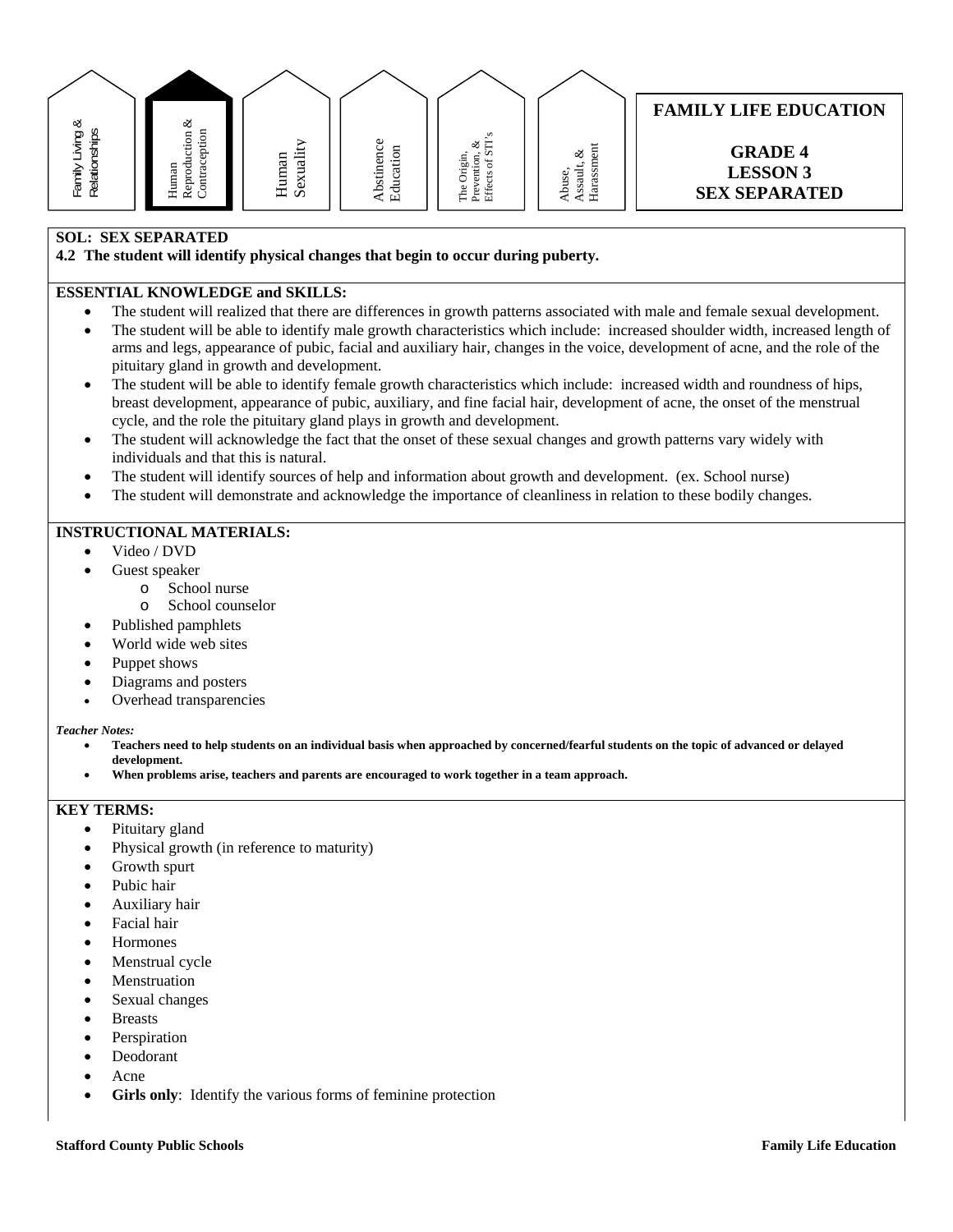| Reproduction &<br>చ<br>Contraception<br>Family Living &<br>Relationships<br>Human                                                                                                                    | Sexuality<br>Human | Abstinence<br>Education | Effects of STI<br>ళ<br>Prevention,<br>The Origin, | Harassment<br>ళ<br>Assault,<br>Abuse,                                 | <b>FAMILY LIFE EDUCATION</b><br><b>GRADE 4</b><br><b>LESSON 3</b><br><b>SEX SEPARATED</b>                                                                                                                                                                                                                                                                                                                |
|------------------------------------------------------------------------------------------------------------------------------------------------------------------------------------------------------|--------------------|-------------------------|---------------------------------------------------|-----------------------------------------------------------------------|----------------------------------------------------------------------------------------------------------------------------------------------------------------------------------------------------------------------------------------------------------------------------------------------------------------------------------------------------------------------------------------------------------|
| <b>ASSESSMENT OPPORTUNITIES:</b><br>Diagramed worksheet<br>Computer generated game<br>Lecture/discussion<br>Roll playing (student skits)<br>Quiz / test<br>List items to go into a personal care kit |                    |                         |                                                   | <b>PARENT / STUDENT ACTIVITY</b><br>return to teacher.<br>discussion. | Student and parent put together a personal care kit<br>(soaps, deodorant, feminine hygiene products,<br>extra underwear, razor, shaving cream, ibuprofen,<br>wipes, hand sanitizers, small calendar). These<br>items could be photographed, drawn, or listed to<br>Review quiz / test with parent<br>Have parent initial any pamphlet or worksheet the<br>student brings home to ensure parent / student |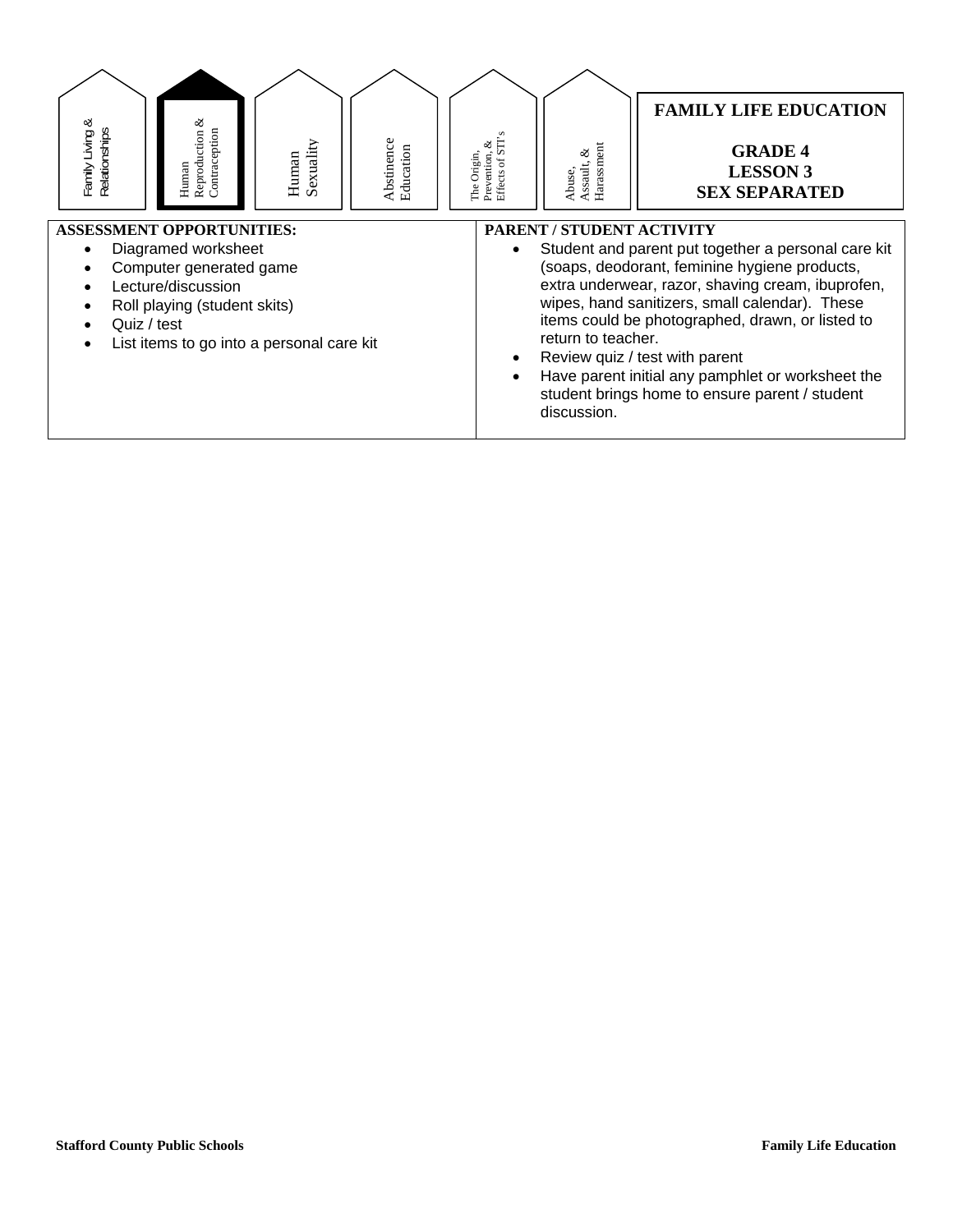

#### **FAMILY LIFE EDUCATION**

**GRADE 4 LESSON 4** 

#### **SOL:**

#### **4.7 The student will describe the factors surrounding child abuse and child neglect.**

Descriptive Statement: The terms child abuse and child neglect (including sexual abuse) are explained, as well as how to protect oneself and the importance of confiding in a trusted adult such as a parent, teacher, minister, grandparent, or guardian.

#### **ESSENTIAL KNOWLEDGE and SKILLS:**

- The student will understand and be able to explain how to protect oneself from child abuse, neglect, and sexual abuse.
- Students will be able to identify trusted adults.

#### **INSTRUCTIONAL MATERIALS:**

- Hugs and Kisses when available.
- Video

#### **KEY TERMS:**

- Child Abuse
- Child Neglect
- Sexual Abuse
- Trusted Adult

#### **ASSESSMENT OPPORTUNITIES:**

| <b>ASSESSMENT OPPORTUNITIES:</b>           | PARENT / STUDENT ACTIVITY                                       |
|--------------------------------------------|-----------------------------------------------------------------|
| Class participation<br>$\bullet$           | Review parent/student safety plan (safe houses and<br>$\bullet$ |
| Make a list of trusted adults<br>$\bullet$ | trusted adults)                                                 |
|                                            |                                                                 |
|                                            |                                                                 |
|                                            |                                                                 |
|                                            |                                                                 |
|                                            |                                                                 |
|                                            |                                                                 |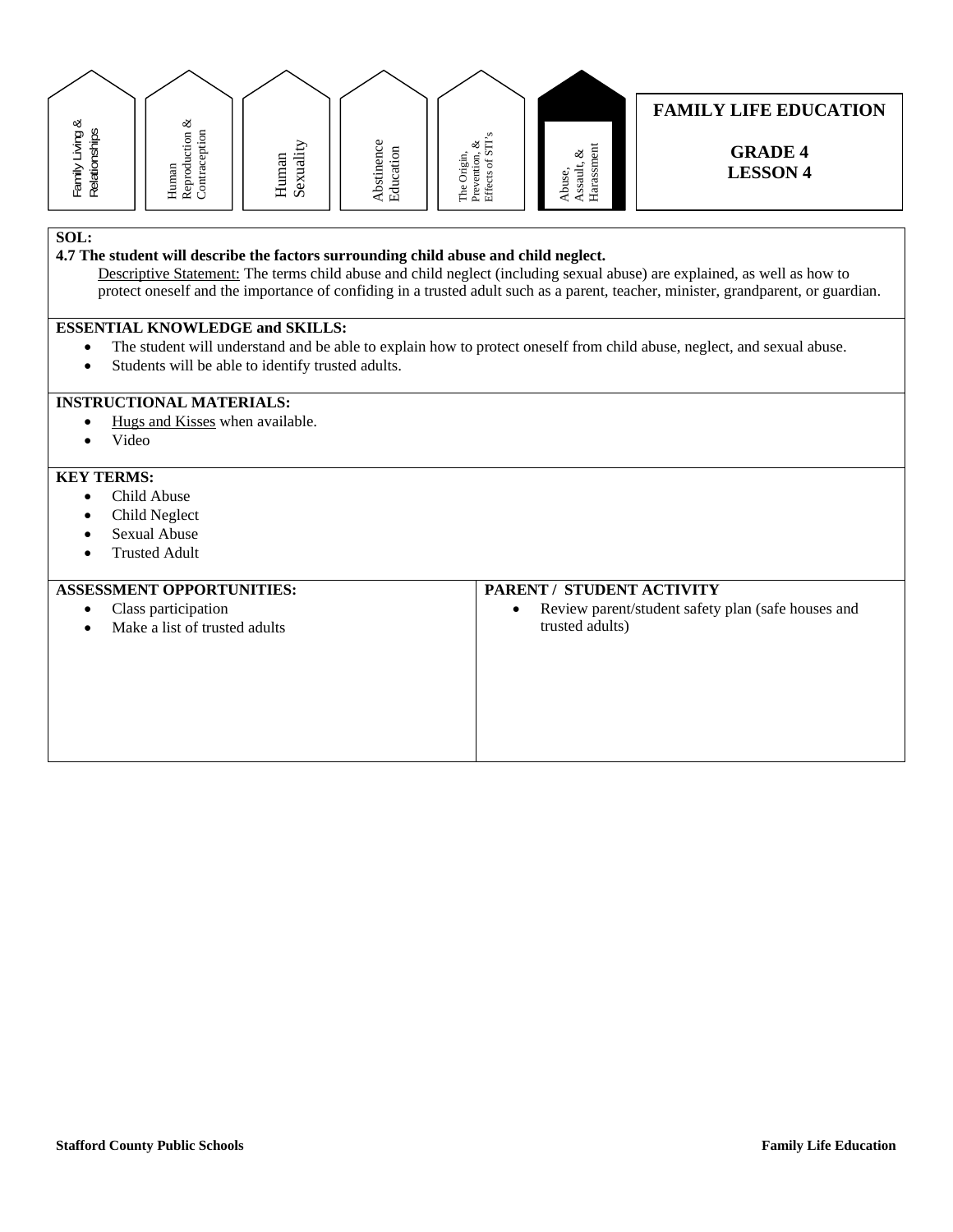|                                                       |                                                |                       |                                                                                             |                           |                                                   | <b>FAMILY LIFE EDUCATION</b>      |
|-------------------------------------------------------|------------------------------------------------|-----------------------|---------------------------------------------------------------------------------------------|---------------------------|---------------------------------------------------|-----------------------------------|
| ∞<br>ഊ<br>iqitac<br>÷<br>.≥<br>≻<br>Family<br>Relatic | ళ<br>ទ<br>'ਚੌ<br>ݠ<br>∍<br>ęц<br>旨<br>⊶<br>≖ ∝ | an<br>ನ<br>Hum<br>Sex | ω<br>ပ<br>⋴<br>⊸<br>∽<br>⊢<br>∽<br>Ò.<br>$\tilde{\phantom{a}}$<br><br>◡<br>ಀ<br>Ē<br>ء<br>ш | $\sim$<br>∛ ⊏<br>Ê<br>ட்ட | Ĕ<br>ళ<br>ದ<br>⊐<br>$\ddotsc$<br>E<br>م<br>w<br>≺ | <b>GRADE 4</b><br><b>LESSON 5</b> |

**2.3 The student will become aware that babies grow inside the mother's body in a special place called the uterus.**  Descriptive Statement: The purpose of this objective is to provide basic, age-appropriate information; to demonstrate ease or

comfort in talking about reproduction-related topics; and to correct misinformation.

#### **ESSENTIAL KNOWLEDGE and SKILLS:**

Students will understand that babies grow inside the mother's body in a special place called the uterus.

#### **INSTRUCTIONAL MATERIALS:**

- Power Point slide or transparency: o "Pregnancy Progression" (side view)
- Book discussing pregnancy?

- Uterus/womb
- Newborn
- Pregnancy/pregnant
- Expectant mother

| <b>ASSESSMENT OPPORTUNITIES:</b> | PARENT / STUDENT ACTIVITY                                                                               |
|----------------------------------|---------------------------------------------------------------------------------------------------------|
| None                             | Have students bring in a picture of when they were a<br>$\bullet$<br>newborn or when mom was expecting. |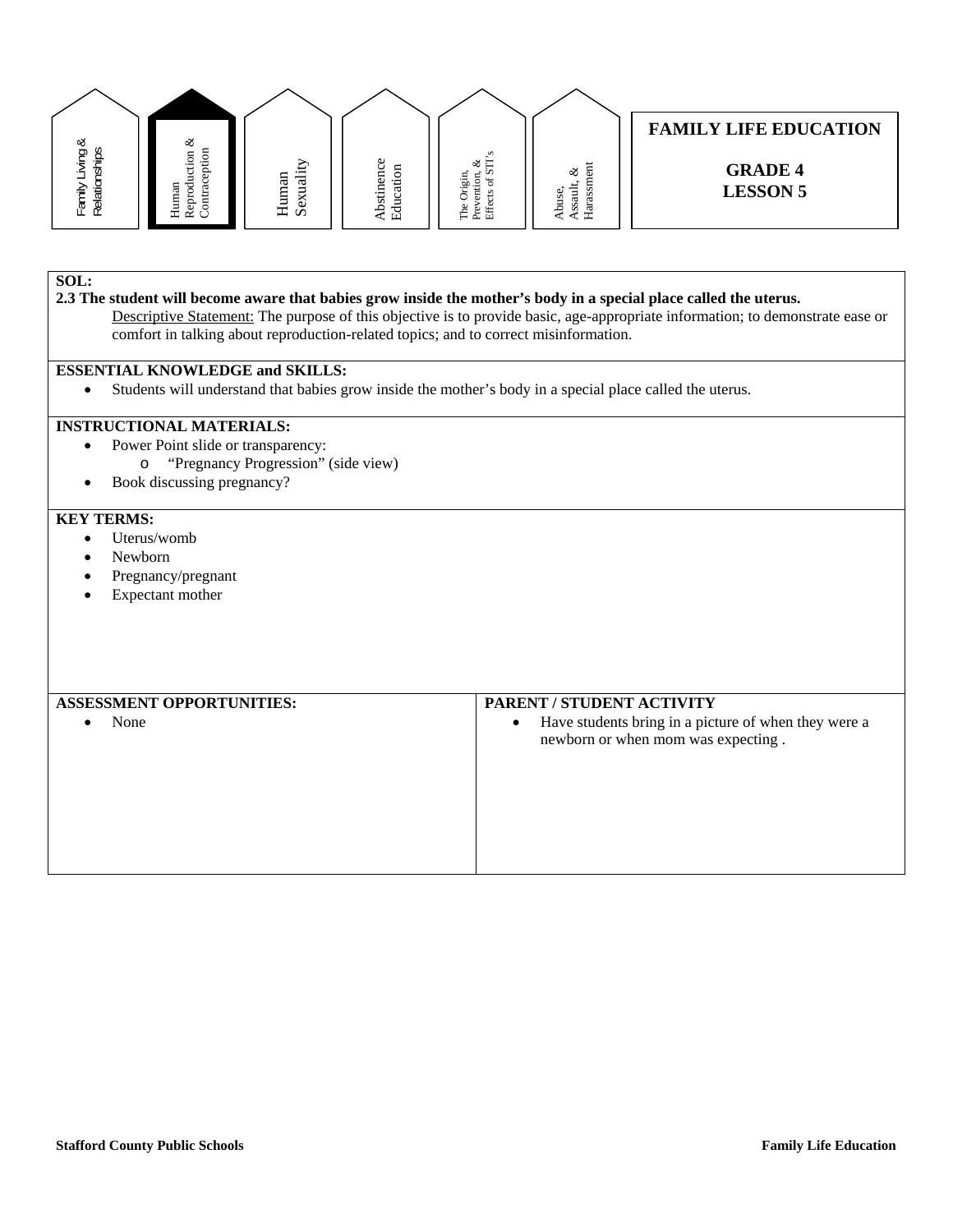| Family Living &<br>Relationships | Reproduction &<br>Contraception                                |                                                         |                                                                                                        |                                                 |                                    | <b>FAMILY LIFE EDUCATION</b><br><b>GRADE 4</b><br><b>LESSON 6</b>                                                                                                                                                                                                                                                                                               |  |
|----------------------------------|----------------------------------------------------------------|---------------------------------------------------------|--------------------------------------------------------------------------------------------------------|-------------------------------------------------|------------------------------------|-----------------------------------------------------------------------------------------------------------------------------------------------------------------------------------------------------------------------------------------------------------------------------------------------------------------------------------------------------------------|--|
|                                  | Human                                                          | Sexuality<br>Human                                      | Abstinence<br>Education                                                                                | Prevention, &<br>Effects of STI'<br>The Origin, | Harassment<br>Assault, &<br>Abuse, |                                                                                                                                                                                                                                                                                                                                                                 |  |
| SOL:<br>3.8                      |                                                                |                                                         | discussion of the birth process at the point is dependent upon the students and the topics that arise. |                                                 |                                    | The student will comprehend that the baby grows inside the mother's body for nine months and then is born.<br>Descriptive Statement: The umbilical cord and placenta are introduced. Students also learn that at the end of nine months of<br>development, the baby leaves the mother's body through the vagina or through Caesarean section. The extent of the |  |
|                                  | <b>ESSENTIAL KNOWLEDGE and SKILLS:</b>                         |                                                         |                                                                                                        |                                                 |                                    |                                                                                                                                                                                                                                                                                                                                                                 |  |
|                                  |                                                                |                                                         | Girls only will understand the purpose and function of the female reproductive organs.                 |                                                 |                                    |                                                                                                                                                                                                                                                                                                                                                                 |  |
|                                  |                                                                |                                                         |                                                                                                        |                                                 |                                    | Girls will understand the development of the fetus inside the uterus as a result of the uniting of the sperm and egg.                                                                                                                                                                                                                                           |  |
|                                  | <b>INSTRUCTIONAL MATERIALS:</b>                                |                                                         |                                                                                                        |                                                 |                                    |                                                                                                                                                                                                                                                                                                                                                                 |  |
| $\bullet$                        | Power Point slides or transparencies:                          |                                                         |                                                                                                        |                                                 |                                    |                                                                                                                                                                                                                                                                                                                                                                 |  |
|                                  | Extra copies of Parent/Guardian Homework Letter from Lesson 1. |                                                         |                                                                                                        |                                                 |                                    |                                                                                                                                                                                                                                                                                                                                                                 |  |
| <b>KEY TERMS:</b>                |                                                                |                                                         |                                                                                                        |                                                 |                                    |                                                                                                                                                                                                                                                                                                                                                                 |  |
| Egg<br>$\bullet$                 |                                                                |                                                         |                                                                                                        |                                                 |                                    |                                                                                                                                                                                                                                                                                                                                                                 |  |
|                                  | Umbilical cord                                                 |                                                         |                                                                                                        |                                                 |                                    |                                                                                                                                                                                                                                                                                                                                                                 |  |
|                                  | Placenta<br>$\bullet$                                          |                                                         |                                                                                                        |                                                 |                                    |                                                                                                                                                                                                                                                                                                                                                                 |  |
|                                  | Urethra opening                                                |                                                         |                                                                                                        |                                                 |                                    |                                                                                                                                                                                                                                                                                                                                                                 |  |
|                                  | Vaginal opening<br>Anus                                        |                                                         |                                                                                                        |                                                 |                                    |                                                                                                                                                                                                                                                                                                                                                                 |  |
| Menstruation (briefly explained) |                                                                |                                                         |                                                                                                        |                                                 |                                    |                                                                                                                                                                                                                                                                                                                                                                 |  |
|                                  |                                                                |                                                         |                                                                                                        |                                                 |                                    |                                                                                                                                                                                                                                                                                                                                                                 |  |
|                                  | <b>ASSESSMENT OPPORTUNITIES:</b>                               |                                                         |                                                                                                        |                                                 | PARENT / STUDENT ACTIVITY:         |                                                                                                                                                                                                                                                                                                                                                                 |  |
| $\bullet$                        | learned" from cards                                            | Student questions (written and verbal) and "something I |                                                                                                        | $\bullet$                                       | None                               |                                                                                                                                                                                                                                                                                                                                                                 |  |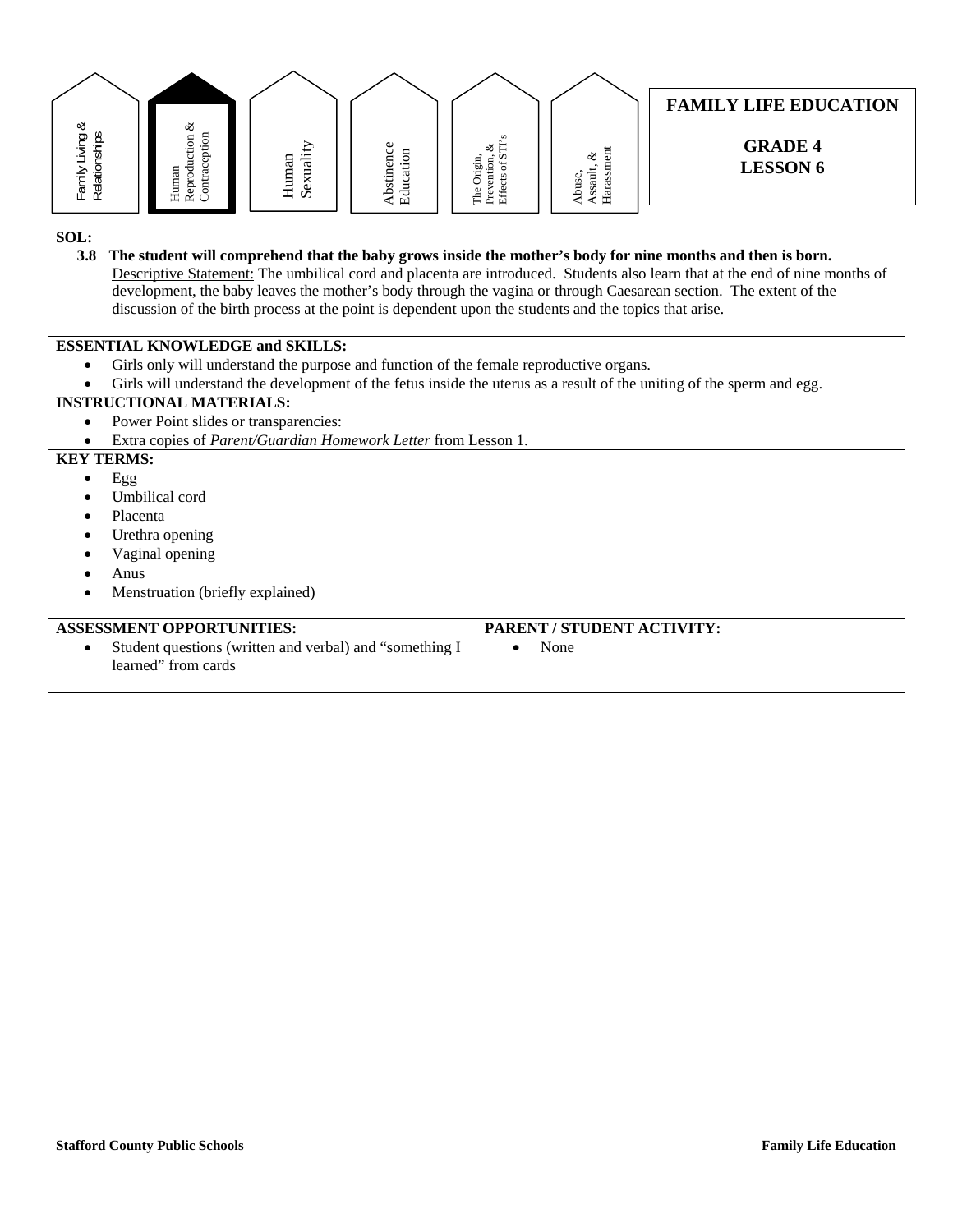

#### **5.2 The student will identify the human reproductive organs in relation to the total anatomy.**

Descriptive Statement: Emphasis is placed on the male reproductive organs: penis, testicles, scrotum, and urethra; and on the female reproductive organs; uterus, ovaries, vagina, and fallopian tubes. The reproductive organs are explained in relation to total human anatomy.

#### **ESSENTIAL KNOWLEDGE and SKILLS:**

The student will be able to identify male and female reproductive organs in relation to the total anatomy.

#### **INSTRUCTIONAL MATERIALS:**

- List of Lesson 1 vocabulary words for posting
- List of Lesson 2 vocabulary words for posting (pre-prepared or produced as you go along)
- Activity sheet: *Puberty Review* (copy for each student or pair)
- Power Point slides or transparencies:
	- o **"**Puberty Review" (blank transparency) or "Puberty Review" (with answers)
	- o "Male Genitals"
	- o "Internal Male Reproductive Organs"
	- o "Female Reproductive Organs Front View"
	- o "Female Reproductive Organs Side View"
- Extra copies of *Parent/Guardian Homework Letter* from Lesson 1
- Computer and LCD projector or overhead projector
- 3X5 index cards or paper (enough for each student)
- Chalkboard and chalk (or whiteboard and markers/chart paper and markers)

| <b>KEY TERMS:</b>                                                                                                                                                     |                                                                                                                                                                       |
|-----------------------------------------------------------------------------------------------------------------------------------------------------------------------|-----------------------------------------------------------------------------------------------------------------------------------------------------------------------|
| Cervix<br>٠<br>Egg cell (ovum)<br>Fallopian tubes<br>Reproduction<br>Reproductive systems<br>Scrotum<br><b>Testicles</b><br>Urethra<br><b>U</b> terus<br>Genitals     | Ovaries<br>$\bullet$<br>Ovulation<br>$\bullet$<br>Semen<br>$\bullet$<br>Sperm<br>٠<br>Sperm ducts<br>٠<br>Vagina<br>٠<br>Penis<br>$\bullet$<br>Abdomen<br>Adolescence |
| <b>ASSESSMENT OPPORTUNITIES:</b><br>Puberty Review activity sheet<br>$\bullet$<br>Student questions (written and verbal) and "something I<br>٠<br>learned" from cards | PARENT / STUDENT ACTIVITY<br>None<br>$\bullet$                                                                                                                        |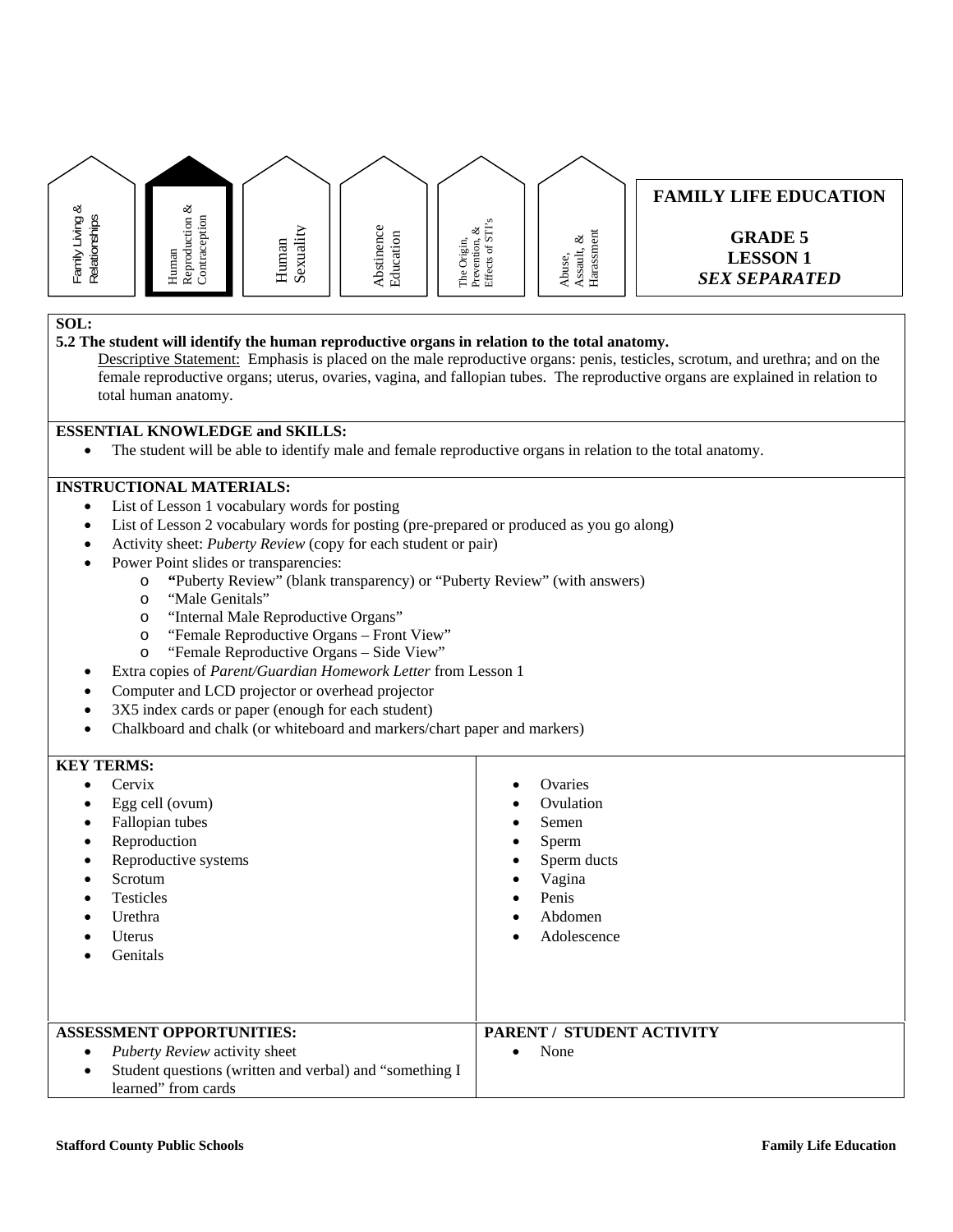| ∞                                         | ళ                                                  |                        |                                                           |                                                                             |                                                           | <b>FAMILY LIFE EDUCATION</b>      |
|-------------------------------------------|----------------------------------------------------|------------------------|-----------------------------------------------------------|-----------------------------------------------------------------------------|-----------------------------------------------------------|-----------------------------------|
| פַ<br>hip<br>Fan <sub>in</sub><br>Relatio | ទ<br>ducti<br>g,<br>ಕ<br>Ō<br>−<br>ēpr<br>로 훈<br>모 | ä<br>Human<br>Ξ<br>Sex | $\circ$<br>enc<br>g<br>π<br>ಕ<br>stin<br>Ξ<br>م<br>ᄒ<br>凹 | S<br>E<br>ళ<br>S<br>ion<br>of S<br>் க<br>.<br>Ξ<br>Ö<br>P.<br>Free<br>Effe | ى<br>لات<br>ਨ<br>Έ<br>use<br>ಡ<br>Hara<br>SS<br>ه<br>' ⊲ਾ | <b>GRADE 5</b><br><b>LESSON 2</b> |

#### **SOL: SEX SEPARATED**

#### **5.3 The student will explain how human beings reproduce.**

Descriptive Statement: Instruction includes the uniting of the sperm and the egg and the development of the unborn child inside the uterus. The development of the baby at different stages is illustrated. Emphasis is placed on the need to avoid premarital sexual activity. The importance of prenatal care is discussed also, as well as the profound effects of drugs on the mother and developing child.

#### **ESSENTIAL KNOWLEDGE and SKILLS:**

• The student will be able to identify explain how human beings reproduce.

#### **INSTRUCTIONAL MATERIALS:**

- List of Lesson 1 and 2 vocabulary words for posting.
- List of Lesson 3 vocabulary words for posting (pre-prepared or produced as you go along)
- Power Point slides or transparencies:
	- o "Internal Male Reproductive Organs" (from Lesson 2)
	- o "Female Reproductive Organs Front View" (from Lesson 2)
	- o "Female Reproductive System with Sperm"
	- o "Reproduction: Fertilization of the Egg"
	- o "Reproduction: Fertilized Egg in the Uterus"
	- o "Reproduction: A Baby Develops in the Uterus"
	- o "Reproduction: Twins"
	- o "Reproduction: Childbirth"
- Extra copies of *Parent/Guardian Homework Letter* from Lesson 1
- Chalkboard and chalk (or whiteboard and markers/chart paper and markers)
- Computer and LCD projector or overhead projector
- 3X5 index cards or paper (enough for each student)

#### **KEY TERMS:**  Placenta Pregnant/Pregnancy Fertilization Umbilical cord Identical twins Twins Ovulation Sperm Egg Uterus Abstinence/Abstain Fetus Naval Embryo **ASSESSMENT OPPORTUNITIES:**  Student questions (written and verbal) and "something I learned" from cards **PARENT / STUDENT ACTIVITY**  • None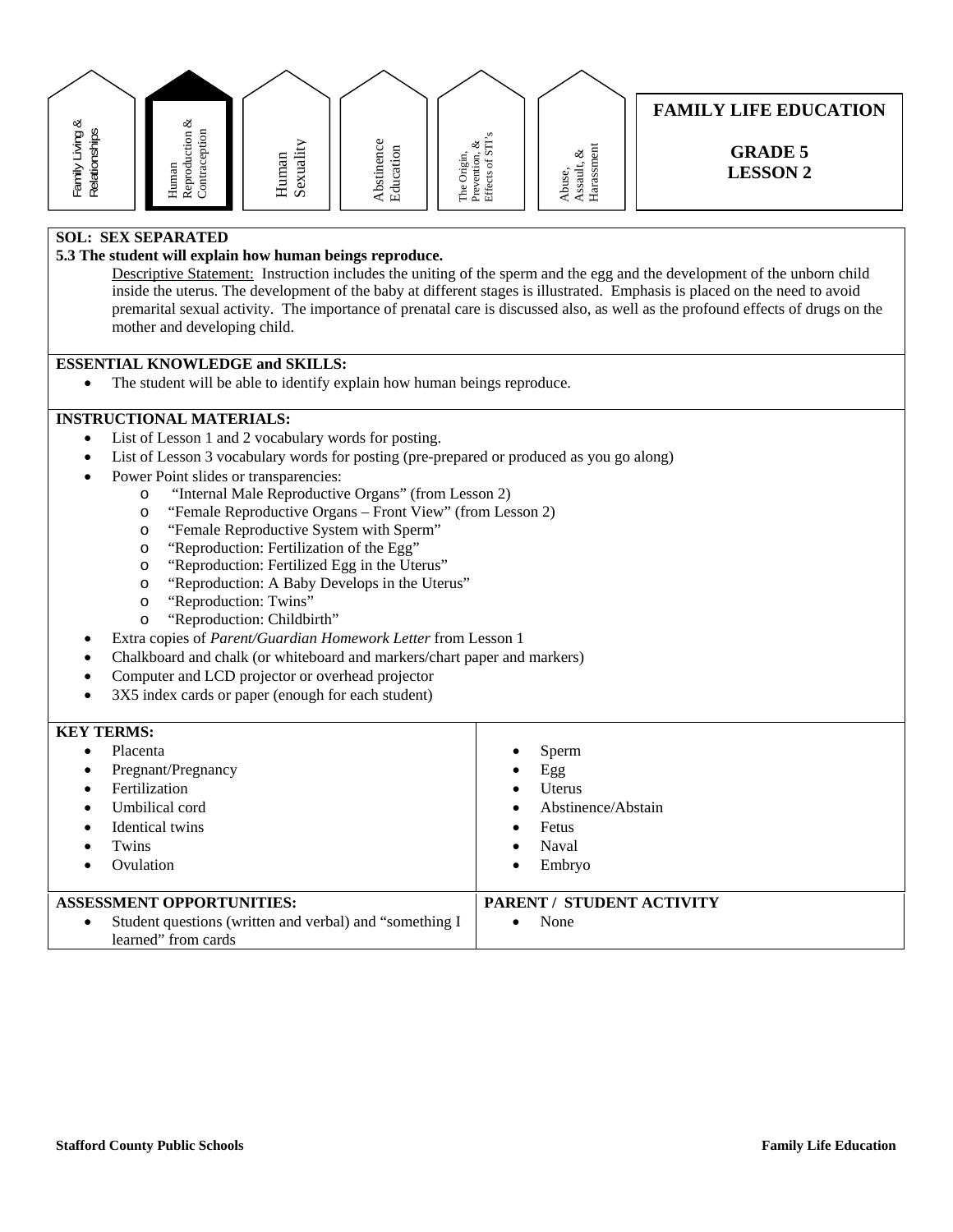| Reproduction &<br>Family Living &<br>Relationships<br>Contraception<br>Abstinence<br>Sexuality<br>Education<br>Human<br>The Origin,<br>Human<br><b>SOL: SEX SEPARATED</b><br>5.4 The student will recognize the relationship between the physical changes that occur during puberty and the developing<br>capacity for reproduction.<br>bear children.<br><b>ESSENTIAL KNOWLEDGE and SKILLS:</b><br>$\bullet$<br>active, healthy lifestyle.                                                                                                                                                                                                                                                                                                                                                                                                                                              | <b>FAMILY LIFE EDUCATION</b><br>Prevention, $\&$ Effects of STI's<br><b>GRADE 5</b><br>Harassment<br>Assault, $\&$<br><b>LESSON 3A</b><br>Abuse,<br><b>SEX SEPARATED</b><br>Descriptive Statement: Physical changes that occur during puberty are summarized. Topics included are nocturnal emissions<br>and erections; menstruation; instability of emotions, such as mood swings during puberty and one's ability to conceive and<br>Boys will demonstrate responsibility for developing personal health habits and practicing the behaviors that promote an |
|------------------------------------------------------------------------------------------------------------------------------------------------------------------------------------------------------------------------------------------------------------------------------------------------------------------------------------------------------------------------------------------------------------------------------------------------------------------------------------------------------------------------------------------------------------------------------------------------------------------------------------------------------------------------------------------------------------------------------------------------------------------------------------------------------------------------------------------------------------------------------------------|----------------------------------------------------------------------------------------------------------------------------------------------------------------------------------------------------------------------------------------------------------------------------------------------------------------------------------------------------------------------------------------------------------------------------------------------------------------------------------------------------------------------------------------------------------------|
| Boys only will understand physical changes including: erection, and nocturnal emissions.<br>$\bullet$<br>$\bullet$<br>individual differences, and an understanding of the relationship between changes that occur during puberty.                                                                                                                                                                                                                                                                                                                                                                                                                                                                                                                                                                                                                                                        | Boys will understand the importance of developing a positive attitude toward oneself during puberty, an appreciation for                                                                                                                                                                                                                                                                                                                                                                                                                                       |
| <b>INSTRUCTIONAL MATERIALS:</b><br>Videotape player<br>$\bullet$<br>Videotape: Just Around the Corner (for Boys)<br>$\bullet$<br>Chalkboard and chalk (or whiteboard and markers/chart paper and markers)<br>$\bullet$<br>Computer and LCD projector or overhead projector<br>$\bullet$<br>3X5 index cards or paper (enough for each student)<br>$\bullet$<br>Pencil for each student<br>$\bullet$<br>Power Point slides or transparencies:<br>$\bullet$<br>"Vocabulary: Puberty"<br>$\circ$<br>"The Pituitary Gland and Puberty"<br>$\circ$<br>"Physical Changes of Puberty"<br>O<br>"Emotional Changes of Puberty"<br>O<br>"Male Changes During Puberty"<br>$\circ$<br>"Menstruation"<br>O<br>"Taking Care of Yourself During Your Period"<br>O<br>"Sanitary Pads and Tampons"<br>O<br>"Male Changes During Puberty"<br>$\circ$<br>"Taking Care of Yourself During Puberty"<br>$\circ$ |                                                                                                                                                                                                                                                                                                                                                                                                                                                                                                                                                                |
| <b>KEY TERMS:</b><br>Acne<br>$\bullet$<br>Body odor<br>$\bullet$<br><b>Breasts</b><br>$\bullet$<br>Eggs/ova<br>٠<br>Genitals<br>Gland<br>Hormone<br>Menstrual cycle<br>$\bullet$<br>Menstruation<br>Ovaries<br>Penis                                                                                                                                                                                                                                                                                                                                                                                                                                                                                                                                                                                                                                                                     | Pituitary gland<br>Puberty<br>$\bullet$<br>Pubic hair<br>Sanitary pad (briefly discussed)<br>Sperm<br><b>Testicles</b><br>Antiperspirant/deodorant<br>Female/male<br>Perspiration<br>Mood swings                                                                                                                                                                                                                                                                                                                                                               |
| <b>ASSESSMENT OPPORTUNITIES:</b><br>Student questions (written and verbal) and "something I<br>$\bullet$                                                                                                                                                                                                                                                                                                                                                                                                                                                                                                                                                                                                                                                                                                                                                                                 | PARENT / STUDENT ACTIVITY<br><b>Human Growth and Development - Grade 5:</b><br>$\bullet$                                                                                                                                                                                                                                                                                                                                                                                                                                                                       |

Parent/Guardian Homework Letter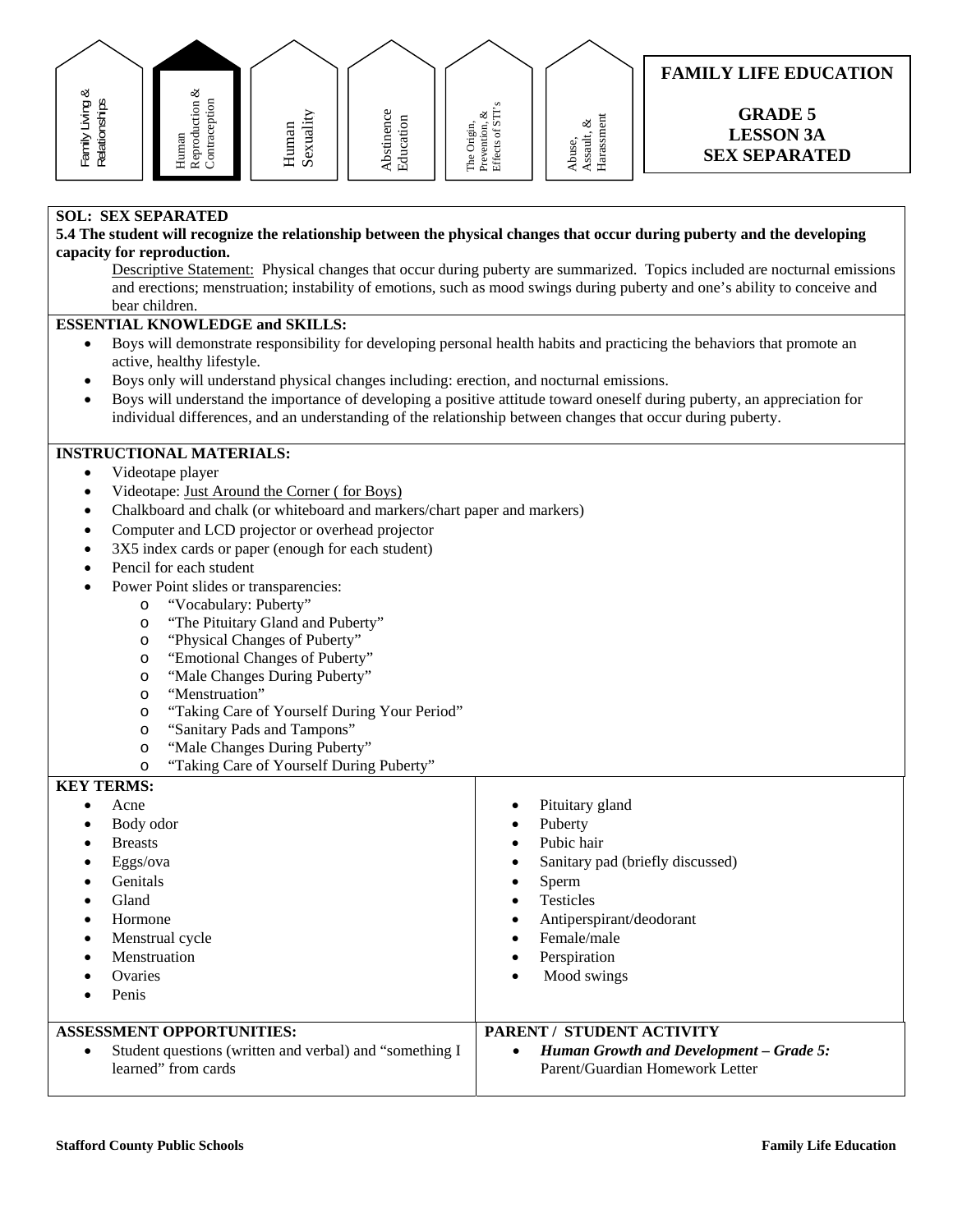

#### **FAMILY LIFE EDUCATION**

**GRADE 5 LESSON 3B SEX SEPARATED** 

### **SOL: SEX SEPARATED**

**5.4 The student will recognize the relationship between the physical changes that occur during puberty and the developing capacity for reproduction.** 

#### **ESSENTIAL KNOWLEDGE and SKILLS:**

- The student will identify the physical changes that occur during puberty.
- The student will realize that boys experience nocturnal emissions and erections as part of puberty.
- The students will realize that puberty is a sign that their bodies can reproduce at this point.
- The student will realize that girls experience menstruation and instability of emotions (mood swings) as part of puberty.
- The student will develop a positive attitude toward their own sexuality.

## **INSTRUCTIONAL MATERIALS:**

- Overhead
- **Charts**
- School nurse
- Internet
- Pamphlets
- Videos
- Student question box

- Sexuality
- Nocturnal emissions (wet dreams)
- Erections
- Puberty
- Reproduction
- Menstruation
- Mood swing (**p**re-**m**enstrual **s**yndrome)
- acne

| <b>ASSESSMENT OPPORTUNITIES:</b>                | PARENT / STUDENT ACTIVITY                           |  |  |  |  |
|-------------------------------------------------|-----------------------------------------------------|--|--|--|--|
| $\bullet$ Class discussion                      | Go to trusted male or female adult to discuss their |  |  |  |  |
| • Vin diagram changes between males and females | concerns during puberty.                            |  |  |  |  |
| • Ouiz (is it male, female, or both)            |                                                     |  |  |  |  |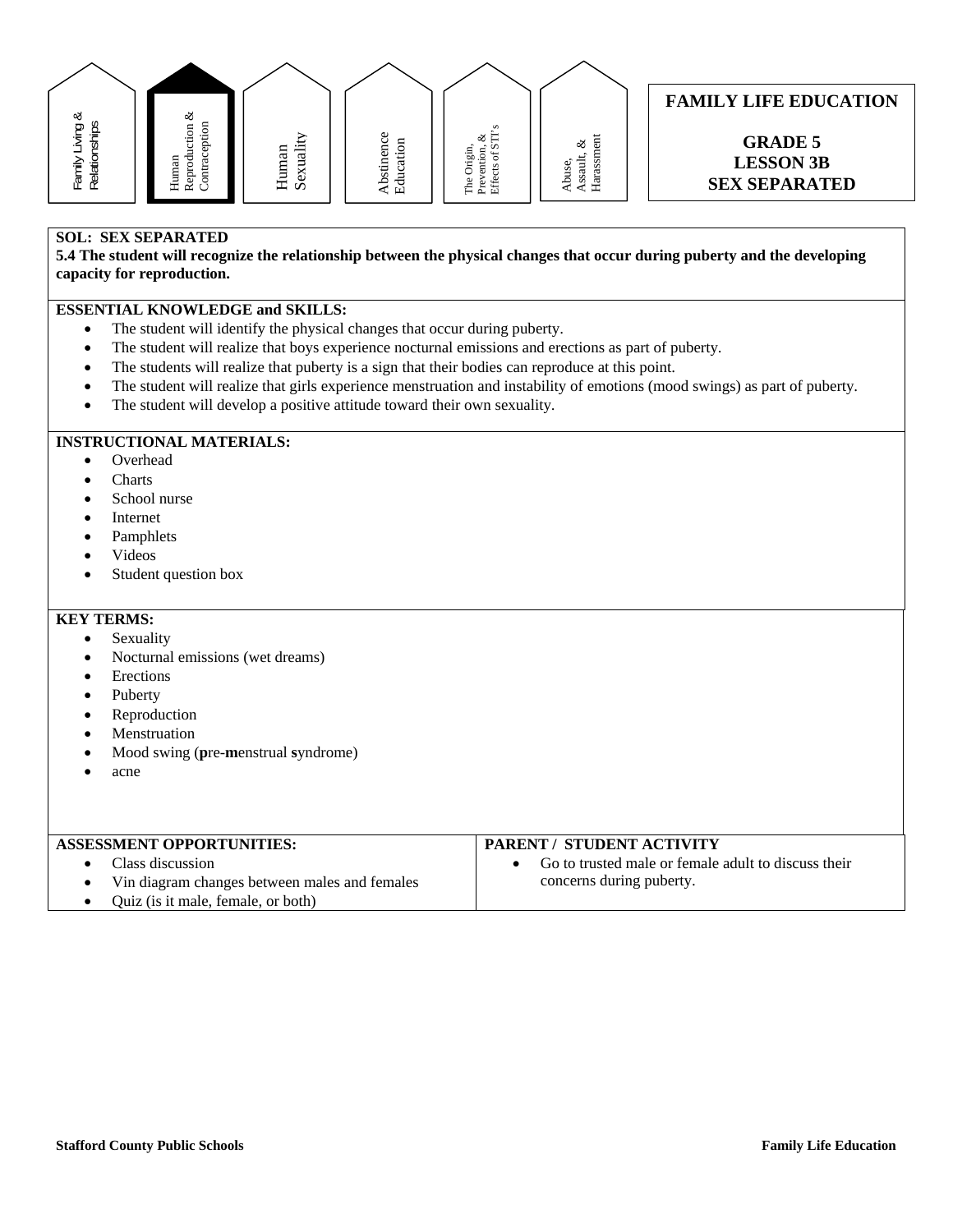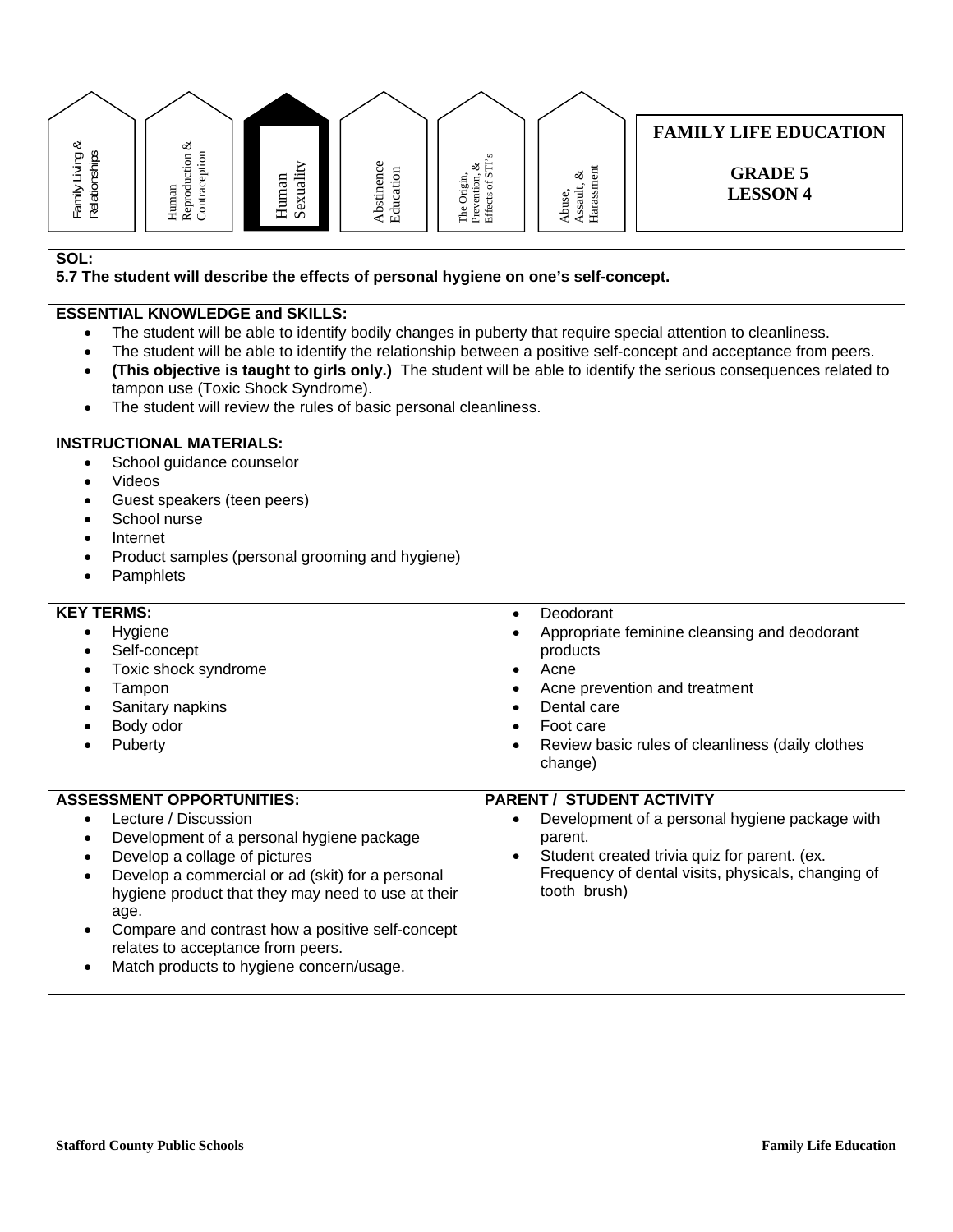#### **FAMILY LIFE EDUCATION**  Family Living & Reproduction  $\&$ Reproduction & చ Family Living &<br>Relationships Relationships Contraception **Contraception** The Origin,<br>Prevention, &<br>Effects of STI's Effects of STI's Abstinence<br>Education Abstinence Prevention, & Sexualit y Education Harassment Harassment**GRADE 5**  Assault, & The Origin, Assault, & Human Human Abuse, **LESSON 5**

#### **SOL:**

**5.10 The student will examine the messages from mass media related to sexuality.** 

**5.11 The student will develop skills in saying "no" to any social behavior or activity that he or she perceives as wrong for him or herself.** 

#### **ESSENTIAL KNOWLEDGE and SKILLS:**

- The student will be able to recognize that the media uses sexuality to sell products.
- The student will be able to identify the types of mass media used in advertising (printed materials, television, slogans on T-shirts, movies, music, video games, internet, cell phones, telemarketers)
- The student will be able to identify ways to avoid inappropriate media influences.
- The student will be able to identity that the goal of the media is to sell their products.
- The student will realize that the media will use various means to attract impressionable viewers.
- The student will identify inappropriate social behaviors in the media. (smoking, drinking, theft, vandalism, rude behavior, inappropriate language, premarital physical intimacy)
- The student will identify alternatives to inappropriate social behaviors as seen in the media.

#### **INSTRUCTIONAL MATERIALS:**

- **Commercials**
- Magazine ads
- **Newspapers**
- **Computer**
- Clothing
- Video / DVD
- **Pamphlets**

#### **KEY TERMS:**

- **Sexuality**
- Mass media
- Social behavior
- exploitation
- Gender stereotyping
- Vandalism
- **Theft**
- Rude behavior
- Inappropriate language
- Inappropriate clothing (where and when)

#### **ASSESSMENT OPPORTUNITIES:**

- Make their own commercial / roll play Identify inappropriate messages in ads Identify examples of exploitation Identify appropriate attire for various situations. (see dress code) Distinguish rude behavior and examples of alternatives. (role play) Discuss ads with parents Watch TV together and find examples of inappropriate social behaviors. (discuss alternatives) Identify a song that includes at least two inappropriate social behaviors. Discuss and pre select a show that is appropriate
	- for all family members.

**PARENT / STUDENT ACTIVITY**